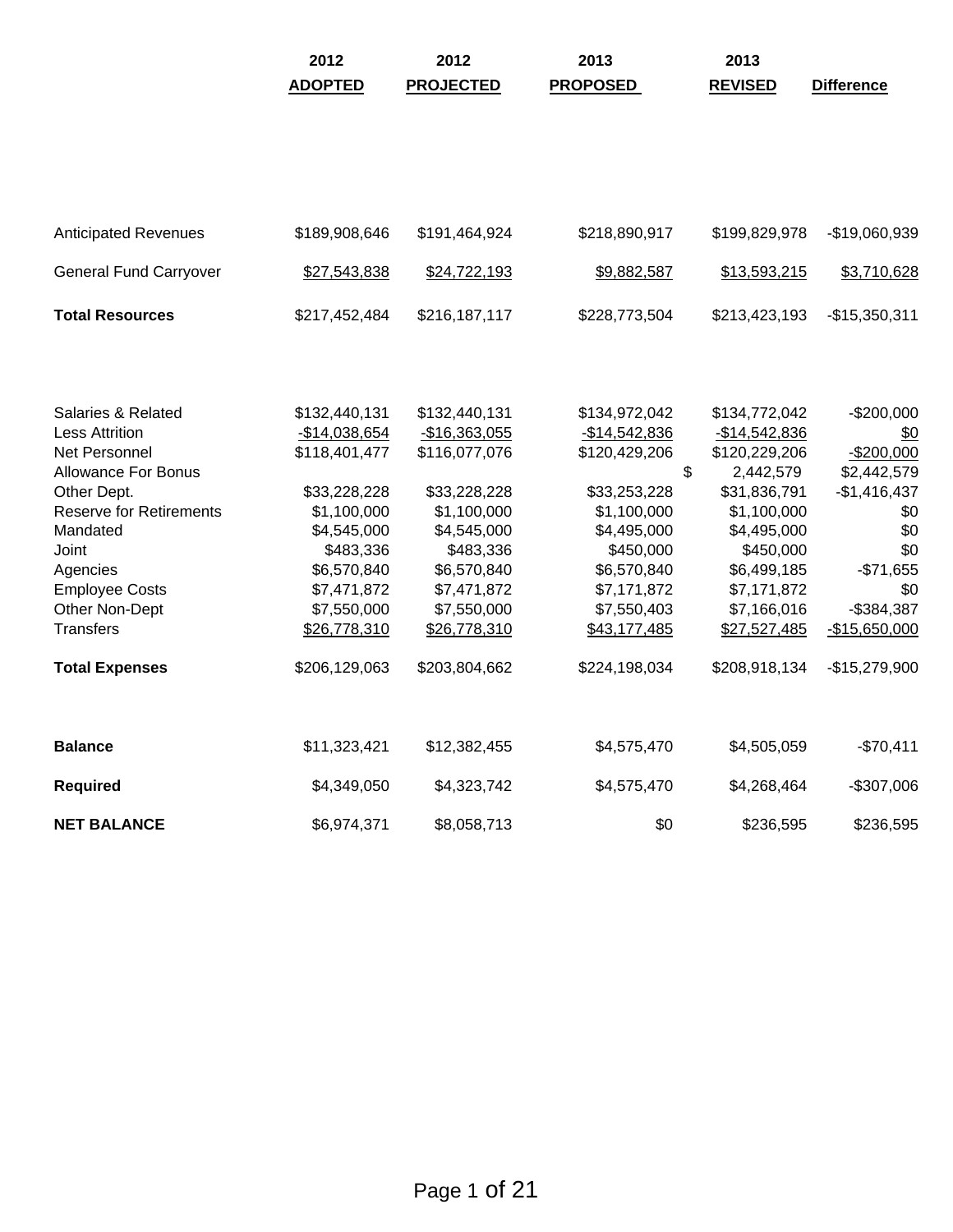| 2012           | 2012             | 2013            | 2013           |                   |
|----------------|------------------|-----------------|----------------|-------------------|
| <b>ADOPTED</b> | <b>PROJECTED</b> | <b>PROPOSED</b> | <b>REVISED</b> | <b>Difference</b> |

# **TAXES**

| <b>Real Estate</b>         | \$<br>11,958,751  | \$<br>11,908,359  | \$             | 11,908,359    | \$<br>11,908,359  | \$0            |
|----------------------------|-------------------|-------------------|----------------|---------------|-------------------|----------------|
| Motor Vehicle              | \$<br>1,350,000   | \$<br>1,525,000   | \$             | 1,525,000     | \$<br>1,525,000   | \$0            |
| Sales Tax-City             | \$<br>104,522,843 | \$<br>106,779,343 | \$             | 134,320,422   | \$<br>110,529,343 | -\$23,791,079  |
| Sales Tax-P.J.             | \$<br>5,171,050   | \$<br>5,289,122   | \$             | 5,289,122     | \$<br>6,280,832   | \$991,710      |
| Lease City                 | \$<br>4,294,426   | \$<br>3,584,063   | \$             | 3,584,063     | \$<br>3,584,063   | \$0            |
| Lease P.J.                 | \$<br>282,909     | \$<br>288,694     | \$             | 288,694       | \$<br>288,694     | \$0            |
| Car Rental Tax-CITY        | \$<br>1,100,000   | \$<br>1,100,000   | \$             | 1,100,000     | \$<br>1,100,000   | \$0            |
| Car Rental Tax-PJ          | \$<br>50,000      | \$<br>70,000      | \$             | 70,000        | \$<br>70,000      | \$0            |
| Room-City                  | \$<br>3,442,000   | \$<br>3,154,069   | \$             | 3,154,069     | \$<br>3,154,069   | \$0            |
| Room P.J.                  | \$<br>20,000      | \$<br>10,000      | \$             | 10,000        | \$<br>10,000      | \$0            |
| Gas-City                   | \$<br>2,250,000   | \$<br>2,222,336   | \$             | 2,222,336     | \$<br>2,222,336   | \$0            |
| Gas-P.J.                   | \$<br>800,000     | \$<br>600,000     | \$             | 600,000       | \$<br>600,000     | \$0            |
| <b>County Equalization</b> | \$<br>450,000     | \$<br>424,233     | \$             | 424,233       | \$<br>424,233     | \$0            |
| <b>Liquor City</b>         | \$<br>480,000     | \$<br>550,000     | \$             | 550,000       | \$<br>550,000     | \$0            |
| Liquor P.J.                | \$<br>26,710      | \$<br>26,710      | \$             | 26,710        | \$<br>26,710      | \$0            |
| Wine                       | \$<br>153,961     | \$<br>186,089     | \$             | 186,089       | \$<br>186,089     | \$0            |
| Beer                       | \$<br>1,231,792   | \$<br>1,214,681   | \$             | 1,214,681     | \$<br>1,214,681   | \$0            |
| <b>ABC Tax</b>             | \$<br>261,800     | \$<br>215,000     | \$             | 215,000       | \$<br>215,000     | \$0            |
| Cigarette                  | \$<br>2,350,000   | \$<br>2,200,000   | \$             | 2,200,000     | \$<br>2,200,000   | \$0            |
| Other Tobacco              | \$<br>418,000     | \$<br>400,000     | \$             | 400,000       | \$<br>400,000     | \$0            |
| Other Tobacco P.J.         | \$<br>50,000      | \$<br>36,000      | \$             | 36,000        | \$<br>36,000      | \$0            |
| Other                      | \$<br>30,000      | \$<br>30,000      | \$             | 30,000        | \$<br>30,000      | \$0            |
| <b>Total Taxes</b>         | \$140,694,242     | \$141,813,699     |                | \$169,354,778 | \$146,555,409     | $-$22,799,369$ |
| <b>LICENSE</b>             |                   |                   |                |               |                   |                |
| Bus. Lic-City              | \$<br>30,100,000  | \$<br>30,928,996  | \$             | 30,928,996    | \$<br>30,928,996  | \$0            |
| Bus. Lic-P.J.              | \$<br>2,412,000   | \$<br>2,270,400   | \$             | 2,270,400     | \$<br>2,270,400   | \$0            |
| Motor Vehicle              | \$<br>610,000     | \$<br>643,050     | \$             | 643,050       | \$<br>643,050     | \$0            |
| Dog License                | \$<br>36,000      | \$<br>28,000      | \$             | 28,000        | \$<br>28,000      | \$0            |
| <b>Total License</b>       | \$33,158,000      | \$33,870,446      |                | \$33,870,446  | \$33,870,446      | \$0            |
| <b>OTHER</b>               |                   |                   |                |               |                   |                |
| <b>ABC Board</b>           | \$                | \$<br>76,511      | \$             | 75,000        | \$<br>75,000      | \$0            |
| <b>Excise Tax</b>          | \$<br>100,000     | \$<br>100,000     | $\mathfrak{F}$ | 100,000       | \$<br>100,000     | \$0            |
| Oil & Gas                  | \$<br>62,000      | \$<br>75,000      | \$             | 75,000        | \$<br>75,000      | \$0            |
| <b>Federal Grants</b>      |                   |                   |                |               |                   | \$0            |
| Racing Commission          | \$<br>35,000      | \$<br>125,612     | \$             | 35,000        | \$<br>35,000      | \$0            |
| <b>Total Other</b>         | \$197,000         | \$377,123         |                | \$285,000     | \$285,000         | \$0            |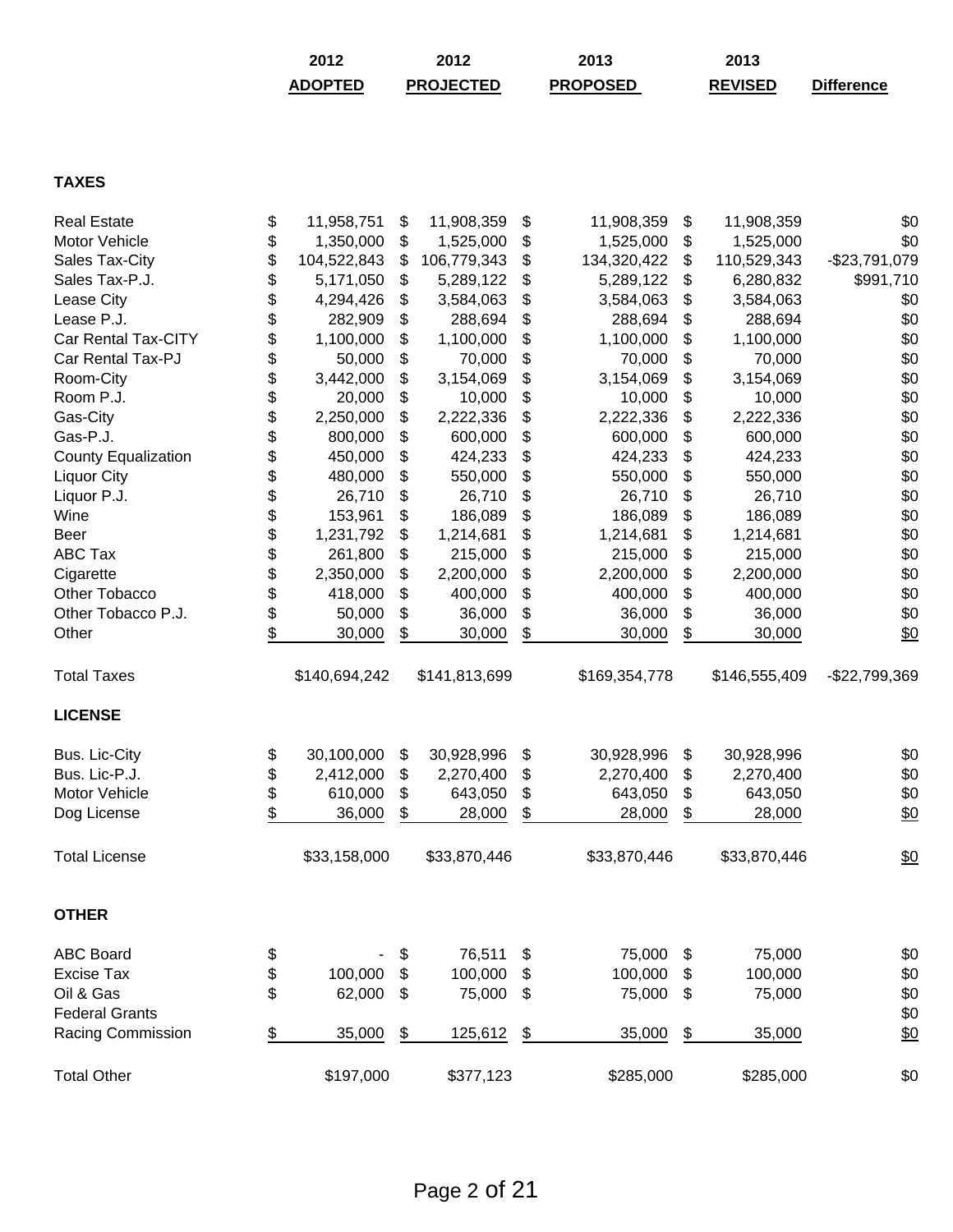| <b>SERVICES</b>             |                 |              |             |                 |                 |     |
|-----------------------------|-----------------|--------------|-------------|-----------------|-----------------|-----|
| Lot Cleaning                | \$<br>36,000    | \$           | 50,000      | \$<br>50,000    | \$<br>50,000    | \$0 |
| <b>Building Demolition</b>  | \$<br>36,000    | \$           | 50,000      | \$<br>50,000    | \$<br>50,000    | \$0 |
| <b>Animal Shelter</b>       | \$<br>8,400     | \$           | 8,400       | \$<br>8,400     | \$<br>8,400     | \$0 |
| Landfill                    | \$<br>400,000   | \$           | 240,000     | \$<br>240,000   | \$<br>240,000   | \$0 |
| Inspection                  | \$<br>1,400,000 | \$           | 1,100,000   | \$<br>1,100,000 | \$<br>1,100,000 | \$0 |
| Police                      | \$<br>390,000   | \$           | 390,000     | \$<br>390,000   | \$<br>390,000   | \$0 |
| Engineering                 | \$<br>182,332   | \$           | 326,621     | \$<br>326,621   | \$<br>326,621   | \$0 |
| Fire Plan Review            | \$<br>36,000    | \$           | 36,000      | \$<br>36,000    | \$<br>36,000    | \$0 |
| <b>Fire Department Fees</b> | \$<br>200,000   | \$           | 150,000     | \$<br>150,000   | \$<br>150,000   | \$0 |
| Parking Mgt Fees            | \$<br>300,000   | $\mathbb{S}$ | 275,000     | \$<br>275,000   | \$<br>275,000   | \$0 |
| <b>Collection Fees</b>      | \$2,425,000     |              | \$2,400,000 | \$2,400,000     | \$2,400,000     | \$0 |
| <b>Property Rental</b>      | \$36,000        |              | \$36,000    | \$36,000        | \$36,000        | \$0 |
| <b>Franchise Fees</b>       | \$<br>2,200,000 | \$           | 2,300,000   | \$<br>2,300,000 | \$<br>2,300,000 | \$0 |
| Sale of Assets              | \$<br>2,400     | \$           | 20,118      | \$<br>2,400     | \$<br>2,400     | \$0 |
| <b>Recreation Fees</b>      | \$<br>405,000   | \$           | 425,000     | \$<br>425,000   | \$<br>425,000   | \$0 |
| <b>Total Services</b>       | \$8,057,132     |              | \$7,807,139 | \$7,789,421     | \$7,789,421     | \$0 |
| <b>FINES &amp; FORFEITS</b> |                 |              |             |                 |                 |     |
| <b>Police Fines</b>         | \$1,650,000     |              | \$1,600,000 | \$1,600,000     | \$1,600,000     | \$0 |
| <b>MOT</b>                  | \$<br>125,000   | \$           | 115,000     | \$<br>115,000   | \$<br>115,000   | \$0 |
| <b>DA Restitution</b>       | \$<br>136,000   | \$           | 130,000     | \$<br>130,000   | \$<br>130,000   | \$0 |
| <b>Bond Forfeitures</b>     | \$<br>75,000    | \$           | 50,000      | \$<br>50,000    | \$<br>50,000    | \$0 |
| <b>Drivers Ed</b>           | \$<br>375,000   | \$           | 300,000     | \$<br>300,000   | \$<br>300,000   | \$0 |
| <b>Corrections Fund</b>     | \$<br>1,150,000 | \$           | 1,100,000   | \$<br>1,100,000 | \$<br>1,100,000 | \$0 |
| <b>Court Costs</b>          | \$<br>425,000   | \$           | 375,000     | \$<br>375,000   | \$<br>375,000   | \$0 |
| Alarm Ordinance             | \$<br>20,000    | \$           | 20,000      | \$<br>20,000    | \$<br>20,000    | \$0 |
| <b>Total Fines</b>          | \$3,956,000     |              | \$3,690,000 | \$3,690,000     | \$3,690,000     | \$0 |
| <b>INTEREST INCOME</b>      |                 |              |             |                 |                 |     |
| Investment Income           | \$<br>75,000    | \$           | 75,000      | \$<br>75,000    | \$<br>75,000    | \$0 |
| Interest on Rec's           | \$<br>145,000   | \$           | 150,000     | \$<br>150,000   | \$<br>150,000   | \$0 |
| Total Interest Income       | \$220,000       |              | \$225,000   | \$225,000       | \$225,000       | \$0 |
|                             |                 |              |             |                 |                 |     |

| 2012    | 2012             | 2013            | 2013           |                   |
|---------|------------------|-----------------|----------------|-------------------|
| ADOPTED | <b>PROJECTED</b> | <b>PROPOSED</b> | <b>REVISED</b> | <b>Difference</b> |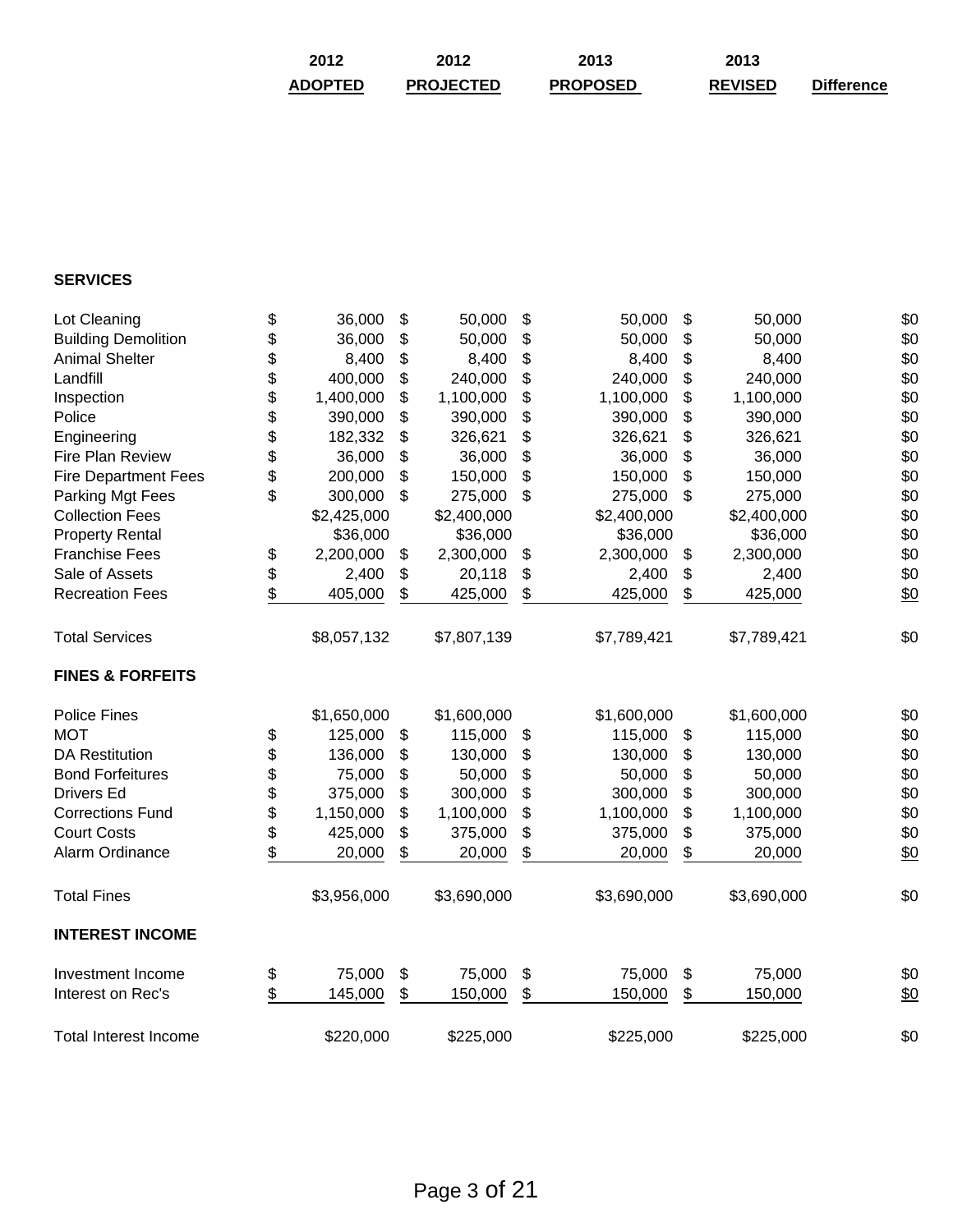|                                                | 2012                              | 2012                                   | 2013                        |     | 2013                                 |                           |
|------------------------------------------------|-----------------------------------|----------------------------------------|-----------------------------|-----|--------------------------------------|---------------------------|
|                                                | <b>ADOPTED</b>                    | <b>PROJECTED</b>                       | <b>PROPOSED</b>             |     | <b>REVISED</b>                       | <b>Difference</b>         |
| <b>Miscellaneous</b>                           | \$<br>150,000                     | \$<br>50,000 \$                        | 50,000                      | -\$ | 50,000                               | \$0                       |
| Sub-Total                                      | \$<br>186,432,374                 | \$<br>187,833,407 \$                   | 215,264,645                 | \$  | 192,465,276                          | $-$22,799,369$            |
| <b>TRANSFERS</b>                               |                                   |                                        |                             |     |                                      |                           |
| Strategic Plan<br>Fuel & Inspection<br>Capital | \$3,092,272<br>\$84,000           | \$<br>\$3,092,272<br>\$84,000<br>5,245 | \$3,092,272<br>\$84,000     | \$  | \$3,092,272<br>\$84,000<br>3,738,430 | \$0<br>\$0<br>\$3,738,430 |
| 7 Cent Roadway<br>5 Cent Gas                   | \$<br>$(300,000)$ \$<br>\$600,000 | $(150,000)$ \$<br>\$600,000            | $(150,000)$ \$<br>\$600,000 |     | (150,000)<br>\$600,000               | \$0<br>\$0                |
| <b>Total Transfers</b>                         | \$3,476,272                       | \$3,631,517                            | \$3,626,272                 |     | \$7,364,702                          | \$3,738,430               |
| <b>Total Revenues</b>                          | \$189,908,646                     | \$191,464,924                          | \$218,890,917               |     | \$199,829,978                        | -\$19,060,939             |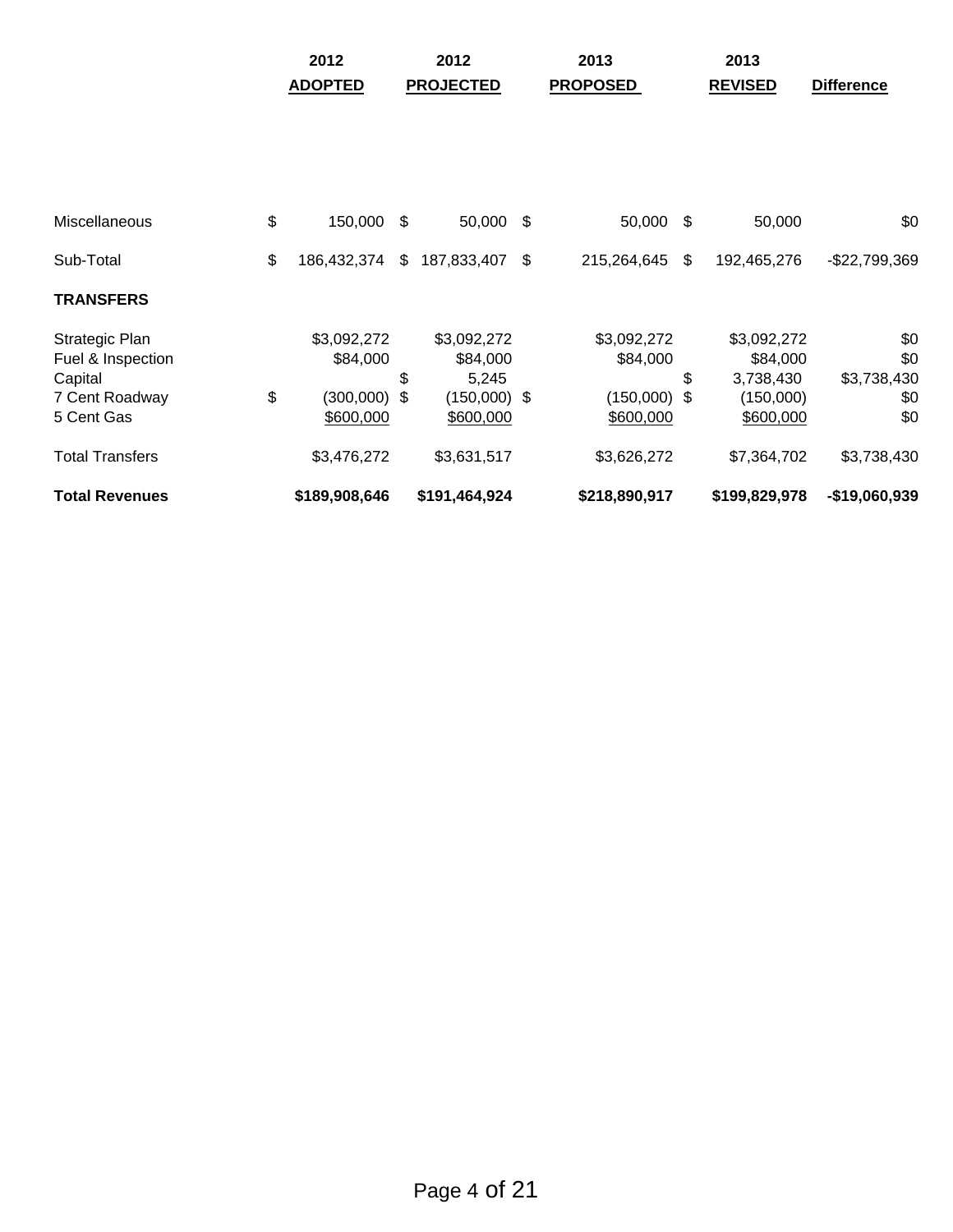| 2012           | 2012             | 2013            | 2013           |                   |
|----------------|------------------|-----------------|----------------|-------------------|
| <b>ADOPTED</b> | <b>PROJECTED</b> | <b>PROPOSED</b> | <b>REVISED</b> | <b>Difference</b> |

## **General Government**

| <b>City Clerk</b>                    | \$612,776    | \$612,776    | \$612,776    | \$612,246    | $-$ \$530     |
|--------------------------------------|--------------|--------------|--------------|--------------|---------------|
| Mayor's Office                       | \$729,383    | \$729,383    | \$729,383    | \$727,774    | $-$1,609$     |
| Office of Strategic Initiatives      | \$102,747    | \$102,747    | \$102,747    | \$0          | $-$102,747$   |
| <b>City Council</b>                  | \$452,696    | \$452,696    | \$452,696    | \$447,346    | $-$5,350$     |
| CitySmart                            | \$262,148    | \$262,148    | \$262,148    | \$261,903    | $-$245$       |
| City Hall Overhead                   | \$4,054,592  | \$4,054,592  | \$4,079,592  | \$4,054,592  | $-$25,000$    |
| Mobile Metro Jail                    | \$7,625,000  | \$7,625,000  | \$7,625,000  | \$7,377,188  | $-$247,812$   |
| Archives                             | \$322,556    | \$322,556    | \$322,556    | \$321,241    | $-$1,315$     |
| Legal                                | \$1,376,520  | \$1,376,520  | \$1,376,520  | \$1,368,330  | $-$ \$8,190   |
| <b>Total General Government</b>      | \$15,538,418 | \$15,538,418 | \$15,563,418 | \$15,170,620 | $-$ \$392,798 |
| <b>Administrative Services</b>       |              |              |              |              |               |
| Director-Administrative Service      | \$241,764    | \$241,764    | \$241,764    | \$240,973    | $-$791$       |
| <b>Human Resources</b>               | \$389,993    | \$389,993    | \$389,993    | \$389,194    | $-$799$       |
| Keep Mobile Beautiful                | \$335,085    | \$335,085    | \$335,085    | \$333,345    | $-$1,740$     |
| M.I.T                                | \$2,957,599  | \$2,957,599  | \$2,957,599  | \$2,933,996  | $-$23,603$    |
| G.I.S.                               | \$768,727    | \$768,727    | \$768,727    | \$764,946    | $-$3,781$     |
| Telecommunications                   | \$760,303    | \$760,303    | \$760,303    | \$735,593    | $-$24,710$    |
| Neighborhood & Community S           | \$547,525    | \$547,525    | \$547,525    | \$543,085    | $-$4,440$     |
| <b>Urban Development</b>             | \$4,534,720  | \$4,534,720  | \$4,534,720  | \$4,523,957  | $-$10,763$    |
| <b>Total Administrative Services</b> | \$10,535,716 | \$10,535,716 | \$10,535,716 | \$10,465,089 | $-$70,627$    |
| <b>Financial Services</b>            |              |              |              |              |               |
| <b>Finance Administration</b>        | \$450,661    | \$450,661    | \$450,661    | \$450,528    | $-$133$       |
| <b>Budget</b>                        | \$278,531    | \$278,531    | \$278,531    | \$278,477    | $-$ \$54      |
| Purchasing                           | \$403,707    | \$403,707    | \$403,707    | \$403,499    | $-$208$       |
| Accounting                           | \$823,727    | \$823,727    | \$823,727    | \$823,483    | $-$244$       |
| <b>Inventory Control</b>             | \$468,310    | \$468,310    | \$468,310    | \$468,009    | $-$301$       |
| Treasury                             | \$337,060    | \$337,060    | \$337,060    | \$334,811    | $-$2,249$     |
| Payroll                              | \$226,812    | \$226,812    | \$226,812    | \$226,554    | $-$258$       |
| Police&Fire Pension                  | \$195,842    | \$195,842    | \$195,842    | \$193,566    | $-$2,276$     |
| Revenue                              | \$2,242,195  | \$2,242,195  | \$2,242,195  | \$2,237,471  | $-$4,724$     |
| <b>Total Financial Services</b>      | \$5,426,845  | \$5,426,845  | \$5,426,845  | \$5,416,398  | $-$10,447$    |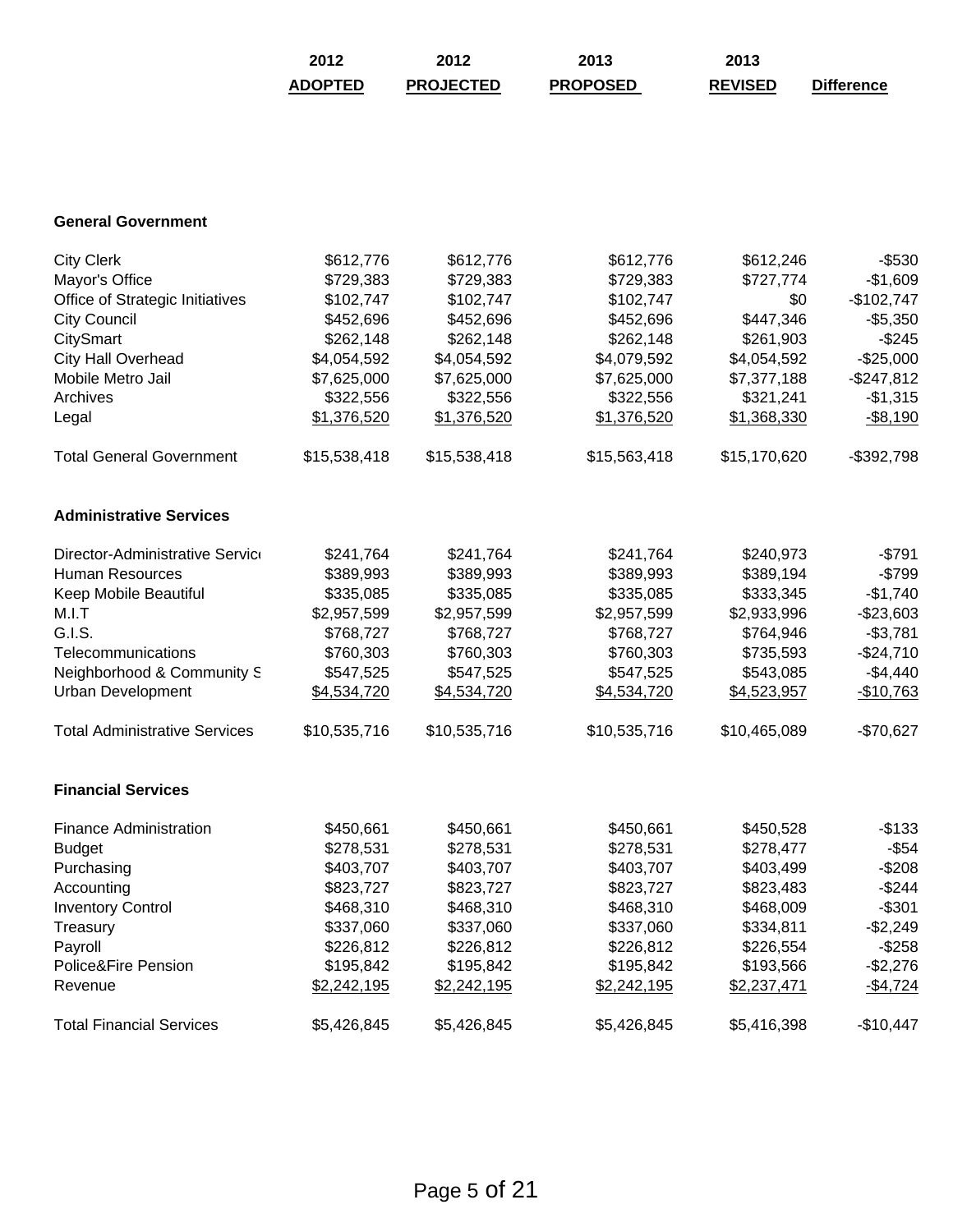|                                       | 2012<br><b>ADOPTED</b> | 2012<br><b>PROJECTED</b> | 2013<br><b>PROPOSED</b> | 2013<br><b>REVISED</b> | <b>Difference</b> |
|---------------------------------------|------------------------|--------------------------|-------------------------|------------------------|-------------------|
|                                       |                        |                          |                         |                        |                   |
| Economic, Culture, Community Develop. |                        |                          |                         |                        |                   |
| <b>Historic Development</b>           | \$371,242              | \$371,242                | \$371,242               | \$370,173              | $-$1,069$         |
| Mobile Museum of Art                  | \$2,063,144            | \$2,063,144              | \$2,063,144             | \$2,044,817            | $-$18,327$        |
| <b>History Museum</b>                 | \$1,362,175            | \$1,362,175              | \$1,362,175             | \$1,348,690            | $-$13,485$        |
| <b>Film Office</b>                    | \$185,347              | \$185,347                | \$185,347               | \$184,534              | $-$ \$813         |
| Total Economic, Culture, Com          | \$3,981,908            | \$3,981,908              | \$3,981,908             | \$3,948,214            | $-$33,694$        |
| <b>Police</b>                         |                        |                          |                         |                        |                   |
| <b>Police Administration</b>          | \$7,184,581            | \$7,184,581              | \$7,313,581             | \$7,293,310            | $-$20,271$        |
| <b>Special Operations</b>             | \$5,270,070            | \$5,270,070              | \$6,112,070             | \$5,879,639            | $-$ \$232,431     |
| <b>Field Operations</b>               | \$18,146,357           | \$18,146,357             | \$18,146,357            | \$18,084,405           | $-$ \$61,952      |
| <b>School Traffic</b>                 | \$1,502,608            | \$1,502,608              | \$1,502,608             | \$1,502,608            | \$0               |
| <b>Investigative Services</b>         | \$5,618,485            | \$5,618,485              | \$5,618,485             | \$5,595,821            | $-$22,664$        |
| Police Towing & Impound               | $-$ \$85,928           | $-$ \$85,928             | $-$ \$85,928            | $-$36,444$             | \$49,484          |
| <b>Support Services</b>               | \$8,099,062            | \$8,099,062              | \$8,157,482             | \$8,069,394            | $-$ \$88,088      |
| <b>Total Police</b>                   | \$45,735,235           | \$45,735,235             | \$46,764,655            | \$46,388,733           | $-$375,922$       |
| Fire                                  |                        |                          |                         |                        |                   |
| <b>Fire Administration</b>            | \$1,866,352            | \$1,866,352              | \$1,866,352             | \$1,862,610            | $-$3,742$         |
| <b>Fire Prevention</b>                | \$1,429,938            | \$1,429,938              | \$1,429,938             | \$1,428,031            | $-$1,907$         |
| <b>Fire Training</b>                  | \$481,372              | \$481,372                | \$481,372               | \$479,118              | $-$2,254$         |
| <b>Fire Suppression</b>               | \$22,549,368           | \$22,549,368             | \$23,782,038            | \$23,729,103           | $-$52,935$        |
| E-911                                 | \$1,038,025            | \$1,038,025              | \$1,038,025             | \$1,036,959            | $-$1,066$         |
| <b>Total Fire</b>                     | \$27,365,055           | \$27,365,055             | \$28,597,725            | \$28,535,821           | $-$61,904$        |
| <b>Other Public Safety</b>            |                        |                          |                         |                        |                   |
| <b>Municipal Court</b>                | \$2,803,583            | \$2,803,583              | \$2,803,583             | \$2,801,126            | $-$2,457$         |
| Animal Shelter                        | \$856,084              | \$856,084                | \$856,084               | \$852,820              | $-$3,264$         |
| <b>Total Other Public Safety</b>      | \$3,659,667            | \$3,659,667              | \$3,659,667             | \$3,653,946            | $-$5,721$         |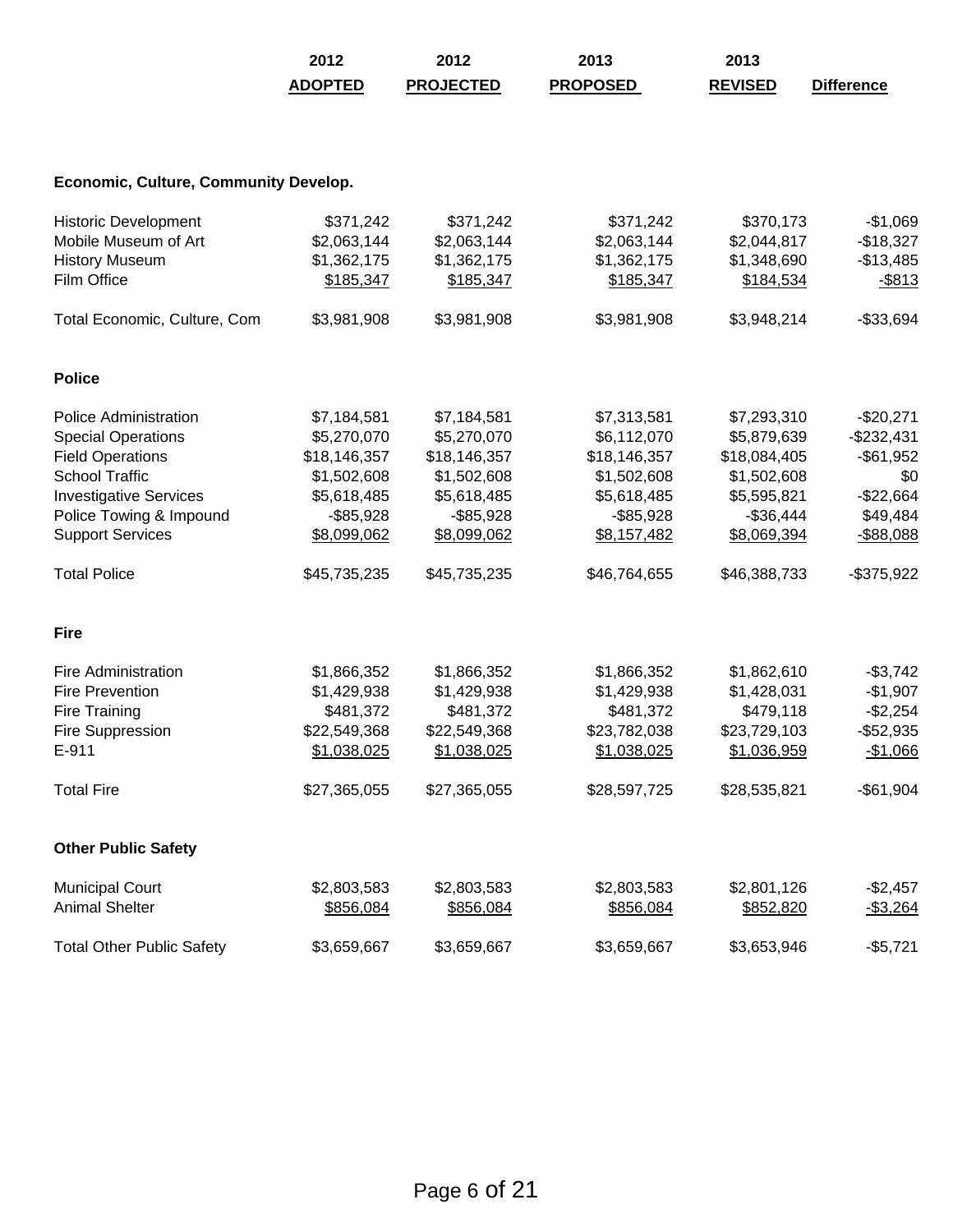|                                       | 2012           | 2012             | 2013            | 2013           |                   |
|---------------------------------------|----------------|------------------|-----------------|----------------|-------------------|
|                                       | <b>ADOPTED</b> | <b>PROJECTED</b> | <b>PROPOSED</b> | <b>REVISED</b> | <b>Difference</b> |
|                                       |                |                  |                 |                |                   |
|                                       |                |                  |                 |                |                   |
| <b>Public Works</b>                   |                |                  |                 |                |                   |
| <b>Public Services Administration</b> | \$241,622      | \$241,622        | \$241,622       | \$241,527      | $-$ \$95          |
| <b>Flood Control</b>                  | \$1,546,089    | \$1,546,089      | \$1,546,089     | \$1,536,709    | $-$9,380$         |
| <b>Public Works Administration</b>    | \$1,186,188    | \$1,186,188      | \$1,186,188     | \$1,180,431    | $-$5,757$         |
| Concrete & Sidewalk                   | \$1,615,265    | \$1,615,265      | \$1,615,265     | \$1,608,760    | $-$ \$6,505       |
| R.O.W. Maintenance                    | \$925,366      | \$925,366        | \$925,366       | \$921,882      | $-$3,484$         |
| <b>Street Sweeping</b>                | \$661,200      | \$661,200        | \$661,200       | \$656,947      | $-$4,253$         |
| Asphalt/Street Repair                 | \$1,299,902    | \$1,299,902      | \$1,299,902     | \$1,294,444    | $-$5,458$         |
| Dredge                                | \$897,146      | \$897,146        | \$897,146       | \$893,998      | $- $3,148$        |
| Storm Drain/Heavy Equipment           | \$1,411,547    | \$1,411,547      | \$1,411,547     | \$1,407,268    | $-$4,279$         |
| Chastang Landfill                     | \$2,358,043    | \$2,358,043      | \$2,358,043     | \$2,158,043    | $-$200,000$       |
| <b>Bates Field</b>                    | \$86,500       | \$86,500         | \$86,500        | \$83,689       | $-$2,811$         |
| Solid Waste                           | \$3,614,093    | \$3,614,093      | \$3,614,093     | \$3,606,606    | $-$7,487$         |
| Trash                                 | \$3,484,406    | \$3,484,406      | \$3,484,406     | \$3,471,489    | $-$12,917$        |
| Electrical                            | \$2,062,937    | \$2,062,937      | \$2,062,937     | \$2,054,384    | $-$ \$8,553       |
| Engineering                           | \$1,662,873    | \$1,662,873      | \$1,932,694     | \$1,931,229    | $-$1,465$         |
| <b>Real Estate</b>                    | \$231,437      | \$231,437        | \$231,437       | \$231,295      | $-$142$           |
| <b>Equipment Services/Garage</b>      | \$9,835,150    | \$9,835,150      | \$9,835,150     | \$9,645,421    | $-$189,729$       |
| <b>REAM DIRECTOR</b>                  | \$172,145      | \$172,145        | \$172,145       | \$172,034      | $-$111$           |
| P.A.E.                                | \$1,322,180    | \$1,322,180      | \$1,322,180     | \$1,314,035    | $-$ \$8,145       |
| <b>Public Buildings</b>               | \$2,229,849    | \$2,229,849      | \$2,229,849     | \$2,223,274    | $-$6,575$         |
| <b>Mechanical Maintenance</b>         | \$1,780,900    | \$1,780,900      | \$1,780,900     | \$1,773,971    | $-$ \$6,929       |
| <b>Environmental Services</b>         | \$712,749      | \$712,749        | \$712,749       | \$711,665      | $-$1,084$         |
| <b>Traffic Engineering</b>            | \$1,348,736    | \$1,348,736      | \$1,348,736     | \$1,344,667    | $-$4,069$         |
| <b>Total Public Works</b>             | \$40,686,323   | \$40,686,323     | \$40,956,144    | \$40,463,768   | $-$492,376$       |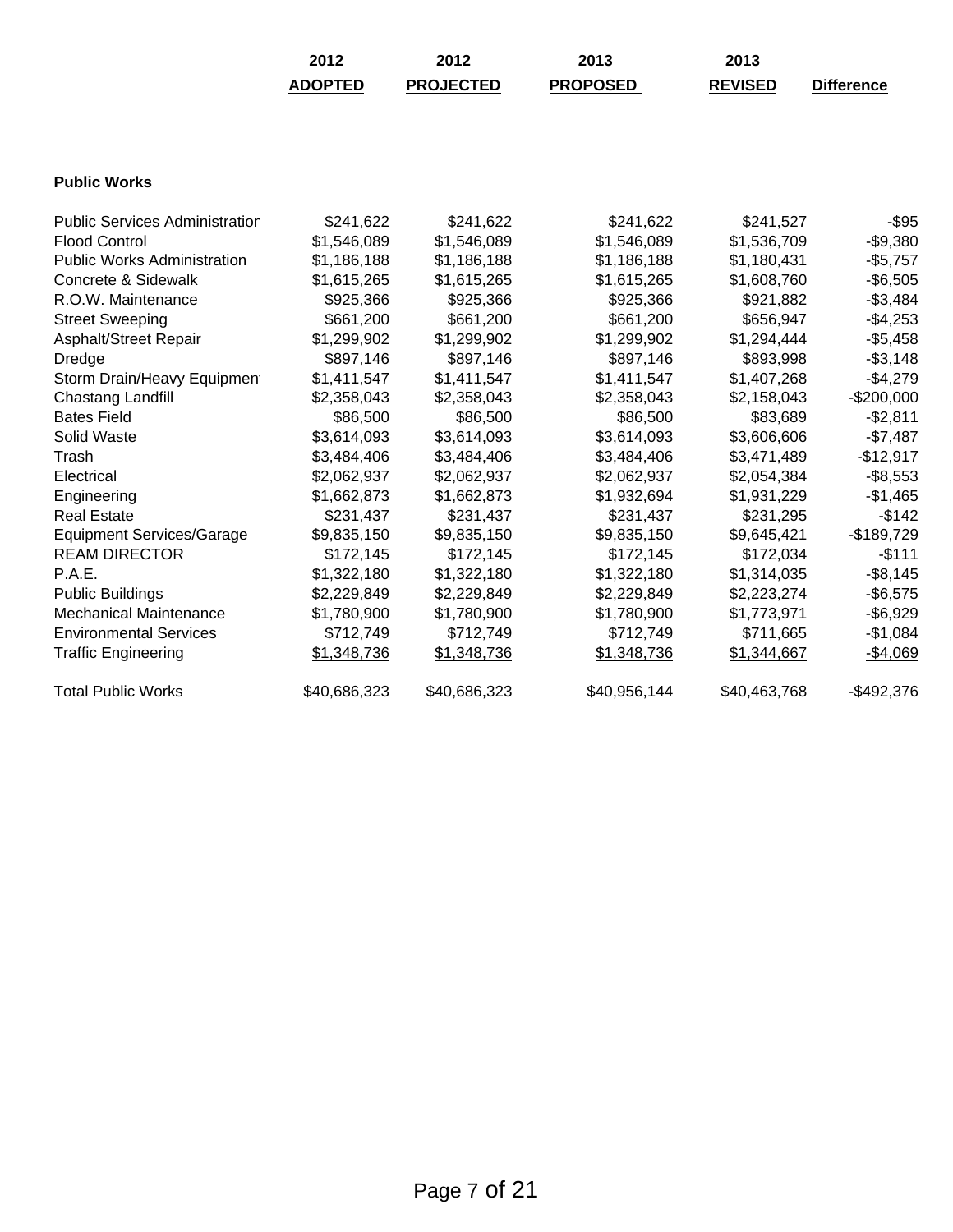| 2012           | 2012             | 2013            | 2013           |                   |
|----------------|------------------|-----------------|----------------|-------------------|
| <b>ADOPTED</b> | <b>PROJECTED</b> | <b>PROPOSED</b> | <b>REVISED</b> | <b>Difference</b> |

# **Parks, Recreation, Cemeteries**

| <b>Net Total Departments</b>                    | \$152,729,705          | \$150,405,304          | \$154,782,434          | \$153,165,997          | $-$1,616,437$            |
|-------------------------------------------------|------------------------|------------------------|------------------------|------------------------|--------------------------|
| <b>Reserve for Retirements:</b>                 | \$1,100,000            | \$1,100,000            | \$1,100,000            | \$1,100,000            | \$0                      |
| <b>Less Attrition Savings:</b>                  | $-$14,038,654$         | $-$16,363,055$         | $-$14,542,836$         | $-$14,542,836$         | \$0                      |
| <b>Total Department Expenses</b>                | \$165,668,359          | \$165,668,359          | \$168,225,270          | \$166,608,833          | $-$1,616,437$            |
| TotalParks, Recreation, Ceme                    | \$12,739,192           | \$12,739,192           | \$12,739,192           | \$12,566,244           | $-$172,948$              |
| Parks-Cemeteries Operations                     | \$2,169,991            | \$2,169,991            | \$2,169,991            | \$2,026,680            | $-$143,311$              |
| <b>Parks Maintenance</b>                        | \$4,525,400            | \$4,525,400            | \$4,525,400            | \$4,511,945            | $-$13,455$               |
| <b>Athletics</b><br>Mobile Regional Community C | \$854,634<br>\$488,723 | \$854,634<br>\$488,723 | \$854,634<br>\$488,723 | \$849,795<br>\$485,217 | $-$4,839$<br>$-$ \$3,506 |
| <b>Special Activities</b>                       | \$845,380              | \$845,380              | \$845,380              | \$842,738              | $-$2,642$                |
| <b>Community Activities</b>                     | \$101,726              | \$101,726              | \$101,726              | \$98,420               | $-$ \$3,306              |
| Recreation                                      | \$3,598,984            | \$3,598,984            | \$3,598,984            | \$3,597,186            | $-$1,798$                |
| <b>PRC Director's Office</b>                    | \$154,354              | \$154,354              | \$154,354              | \$154,263              | -\$91                    |
|                                                 |                        |                        |                        |                        |                          |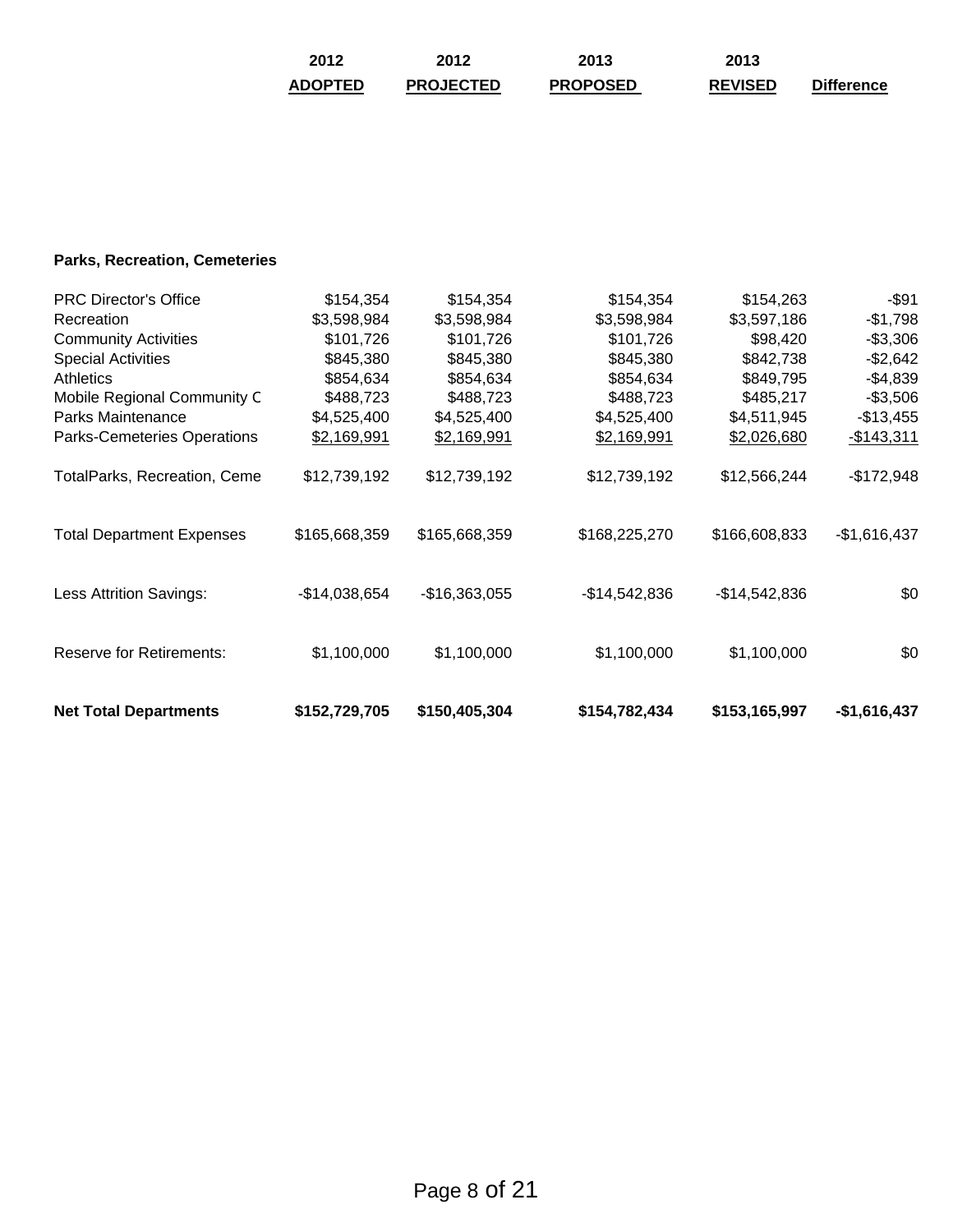| 2012           | 2012             | 2013            | 2013           |                   |
|----------------|------------------|-----------------|----------------|-------------------|
| <b>ADOPTED</b> | <b>PROJECTED</b> | <b>PROPOSED</b> | <b>REVISED</b> | <b>Difference</b> |

#### **Mandated**

| <b>Personnel Board</b>      | \$1,225,000 | \$1,225,000 | \$1,165,000 | \$1,165,000 | \$0           |
|-----------------------------|-------------|-------------|-------------|-------------|---------------|
| Board of Health             | \$600,000   | \$600,000   | \$600,000   | \$600,000   | \$0           |
| Juvenile Court              | \$2,720,000 | \$2,720,000 | \$2,730,000 | \$2,730,000 | \$0           |
| Total                       | \$4,545,000 | \$4,545,000 | \$4,495,000 | \$4,495,000 | \$0           |
| Board of Equalization       | \$7,152     | \$7,152     | \$7,152     | \$7,152     | \$0           |
| <b>Emergency Management</b> | \$432,876   | \$432,876   | \$432,876   | \$432,876   | \$0           |
| Legislative Delegation      | \$43,308    | \$43,308    | \$9,972     | \$9,972     | \$0           |
| Total                       | \$483,336   | \$483,336   | \$450,000   | \$450,000   | \$0           |
| <b>Agencies</b>             |             |             |             |             |               |
| Library                     | \$6,570,840 | \$6,570,840 | \$6,570,840 | \$6,499,185 | $-$71,655$    |
| Total                       | \$6,570,840 | \$6,570,840 | \$6,570,840 | \$6,499,185 | $-$71,655$    |
| <b>Employee Costs</b>       |             |             |             |             |               |
| Retirees Insurance          | \$4,500,000 | \$4,500,000 | \$4,200,000 | \$4,200,000 | \$0           |
| <b>Employee Education</b>   | \$120,000   | \$120,000   | \$120,000   | \$120,000   | \$0           |
| <b>Workmen Compensation</b> | \$2,650,000 | \$2,650,000 | \$2,650,000 | \$2,650,000 | \$0           |
| <b>Unemployment Comp</b>    | \$125,000   | \$125,000   | \$125,000   | \$125,000   | \$0           |
| <b>Employees Pension</b>    | \$76,872    | \$76,872    | \$76,872    | \$76,872    | \$0           |
| Total                       | \$7,471,872 | \$7,471,872 | \$7,171,872 | \$7,171,872 | \$0           |
| <b>Other Non-Dept</b>       |             |             |             |             |               |
| Fire Insurance              | \$2,541,597 | \$2,541,597 | \$2,542,000 | \$2,542,000 | \$0           |
| Contractural                | \$3,067,157 | \$3,067,157 | \$3,067,157 | \$2,721,741 | $-$ \$345,416 |
| Dues                        | \$439,826   | \$439,826   | \$439,826   | \$439,826   | \$0           |
| Organizations               | \$1,446,420 | \$1,446,420 | \$1,446,420 | \$1,407,449 | $-$ \$38,971  |
| <b>Contingency Reserve</b>  | \$55,000    | \$55,000    | \$55,000    | \$55,000    | \$0           |
| Total                       | \$7,550,000 | \$7,550,000 | \$7,550,403 | \$7,166,016 | $-$ \$384,387 |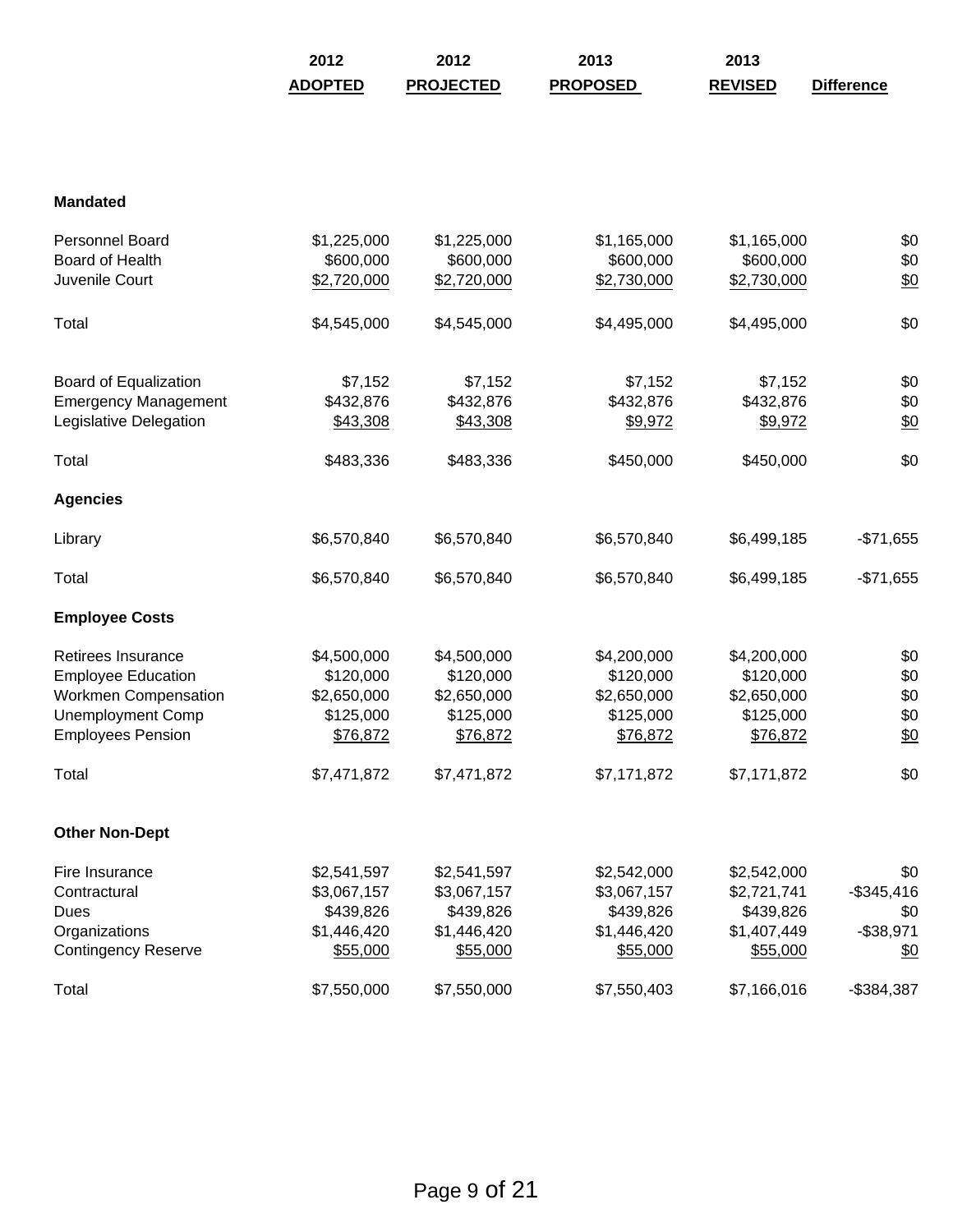|                             | 2012<br><b>ADOPTED</b> | 2012<br><b>PROJECTED</b> |      | 2013<br><b>PROPOSED</b> |     | 2013<br><b>REVISED</b> | <b>Difference</b> |
|-----------------------------|------------------------|--------------------------|------|-------------------------|-----|------------------------|-------------------|
|                             |                        |                          |      |                         |     |                        |                   |
| <b>Transfers</b>            |                        |                          |      |                         |     |                        |                   |
| <b>Transfer to Grants</b>   | \$<br>375,000          | \$<br>375,000            | - \$ | 375,000                 | -\$ | 375,000                | \$0               |
| <b>Other Transfers</b>      |                        |                          |      |                         |     |                        |                   |
| <b>To Capital</b>           | \$                     | \$                       | \$   | 15,000,000              |     |                        | $-$15,000,000$    |
| <b>To Civic Center</b>      | \$1,029,446            | \$1,029,446              |      | \$1,030,000             |     | \$1,030,000            | \$0               |
| To ALS                      | \$3,573,390            | \$3,573,390              |      | \$2,875,000             |     | \$2,875,000            | \$0               |
| To Wave Transit             | \$5,345,577            | \$5,345,577              |      | \$5,603,319             |     | \$5,603,319            | \$0               |
| <b>To Motor Pool</b>        | \$0                    | \$0                      |      | \$300,000               |     | \$300,000              | \$0               |
| To Tennis Center            | \$563,569              | \$563,569                |      | \$565,000               |     | \$565,000              | \$0               |
| To P&F Pension Fund         | \$6,006,366            | \$6,006,366              |      | \$9,806,366             |     | \$9,806,366            | \$0               |
| To Gen Municipal Emp Pensic | \$22,800               | \$22,800                 |      | \$22,800                |     | \$22,800               | \$0               |
| To Health Plan              | \$7,162,162            | \$7,162,162              |      | \$4,950,000             |     | \$4,950,000            | \$0               |
| To Liability Fund           | \$2,700,000            | \$2,700,000              |      | \$2,650,000             |     | \$2,000,000            | $-$650,000$       |
| <b>Total Transfers</b>      | \$26,778,310           | \$26,778,310             |      | \$43,177,485            |     | \$27,527,485           | $-$15,650,000$    |
| <b>Total Expenditures:</b>  | \$206,129,063          | \$203,804,662            |      | \$224,198,034           |     | \$206,475,555          | $-$17,722,479$    |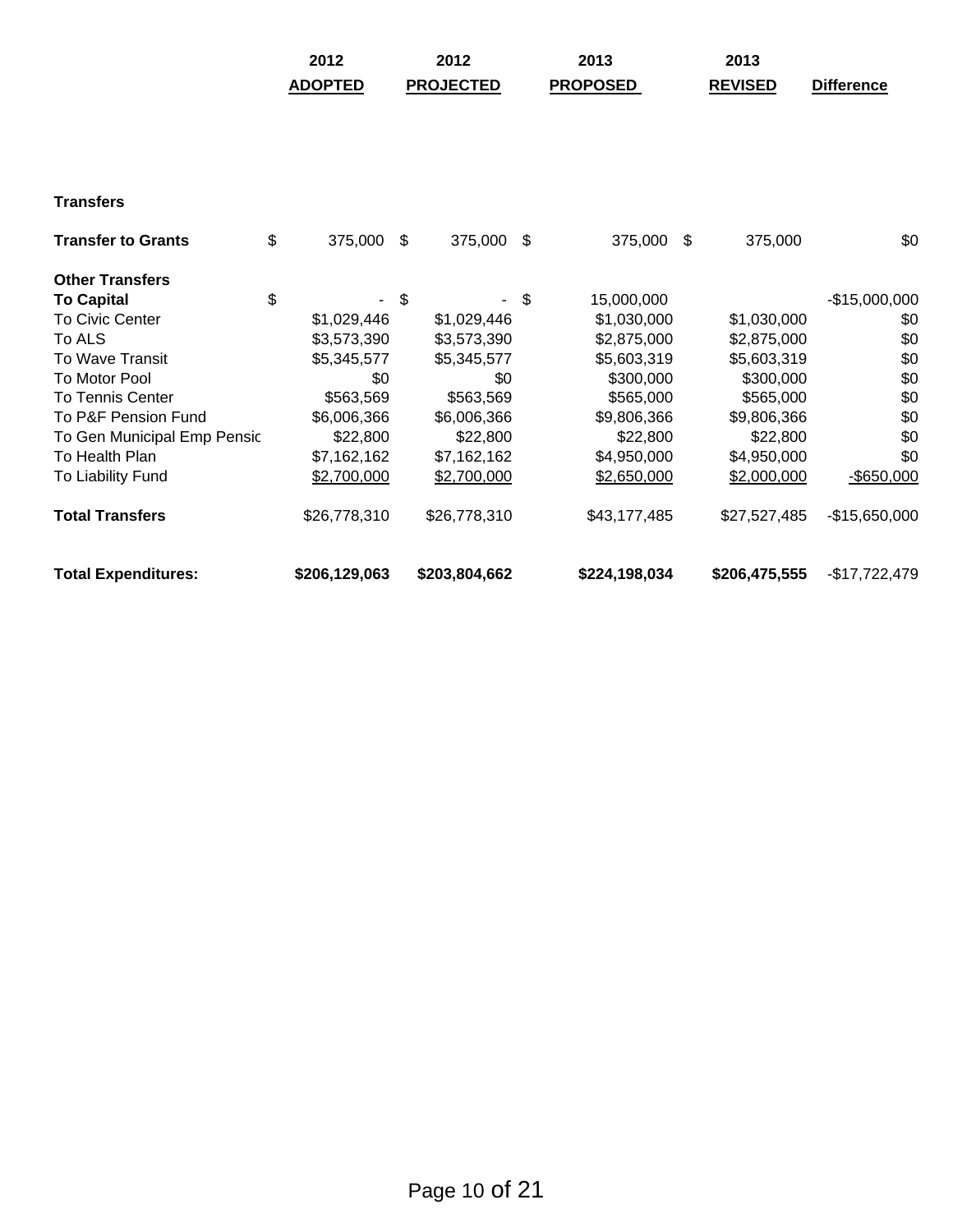| 2012    | 2012             | 2013            | 2013           |                   |
|---------|------------------|-----------------|----------------|-------------------|
| ADOPTED | <b>PROJECTED</b> | <b>PROPOSED</b> | <b>REVISED</b> | <b>Difference</b> |

# **Salaries & Benefits**

## **General Government**

| <b>City Clerk</b>                    | \$<br>596,460   | \$<br>596,460   | \$<br>596,460   | \$<br>596,460   | \$0 |
|--------------------------------------|-----------------|-----------------|-----------------|-----------------|-----|
| Mayor's Office                       | \$<br>679,873   | \$<br>679,873   | \$<br>679,873   | \$<br>679,873   | \$0 |
| <b>City Council</b>                  | \$<br>288,081   | \$<br>288,081   | \$<br>288,081   | \$<br>288,081   | \$0 |
| CitySmart                            | \$<br>254,625   | \$<br>254,625   | \$<br>254,625   | \$<br>254,625   | \$0 |
| <b>City Hall Overhead</b>            | \$<br>88,982    | \$<br>88,982    | \$<br>88,982    | \$<br>88,982    | \$0 |
| Archives                             | \$<br>282,090   | \$<br>282,090   | \$<br>282,090   | \$<br>282,090   | \$0 |
| Legal                                | \$<br>1,124,505 | \$<br>1,124,505 | \$<br>1,124,505 | \$<br>1,124,505 | \$0 |
| <b>Total General Government</b>      | \$3,314,616     | \$3,314,616     | \$3,314,616     | \$3,314,616     | \$0 |
| <b>Administrative Services</b>       |                 |                 |                 |                 |     |
| Director-Administrative Service \$   | 217,437         | \$<br>217,437   | \$<br>217,437   | \$<br>217,437   | \$0 |
| <b>Human Resources</b>               | \$<br>365,414   | \$<br>365,414   | \$<br>365,414   | \$<br>365,414   | \$0 |
| Keep Mobile Beautiful                | \$<br>281,535   | \$<br>281,535   | \$<br>281,535   | \$<br>281,535   | \$0 |
| M.I.T                                | \$<br>2,231,363 | \$<br>2,231,363 | \$<br>2,231,363 | \$<br>2,231,363 | \$0 |
| G.I.S                                | \$<br>652,381   | \$<br>652,381   | \$<br>652,381   | \$<br>652,381   | \$0 |
| Neighborhood & Community S           | \$<br>410,906   | \$<br>410,906   | \$<br>410,906   | \$<br>410,906   | \$0 |
| <b>Urban Development</b>             | \$<br>4,203,538 | \$<br>4,203,538 | \$<br>4,203,538 | \$<br>4,203,538 | \$0 |
| <b>Total Administrative Services</b> | \$8,362,574     | \$8,362,574     | \$8,362,574     | \$8,362,574     | \$0 |
| <b>Financial Services</b>            |                 |                 |                 |                 |     |
| <b>Finance Administration</b>        | \$<br>446,566   | \$<br>446,566   | \$<br>446,566   | \$<br>446,566   | \$0 |
| <b>Budget</b>                        | \$<br>276,862   | \$<br>276,862   | \$<br>276,862   | \$<br>276,862   | \$0 |
| Purchasing                           | \$<br>397,299   | \$<br>397,299   | \$<br>397,299   | \$<br>397,299   | \$0 |
| Accounting                           | \$<br>816,208   | \$<br>816,208   | \$<br>816,208   | \$<br>816,208   | \$0 |
| <b>Inventory Control</b>             | \$<br>459,062   | \$<br>459,062   | \$<br>459,062   | \$<br>459,062   | \$0 |
| Treasury                             | \$<br>267,864   | \$<br>267,864   | \$<br>267,864   | \$<br>267,864   | \$0 |
| Payroll                              | \$<br>234,736   | \$<br>234,736   | \$<br>234,736   | \$<br>234,736   | \$0 |
| Police&Fire Pension                  | \$<br>125,804   | \$<br>125,804   | \$<br>125,804   | \$<br>125,804   | \$0 |
| Revenue                              | \$<br>2,096,841 | \$<br>2,096,841 | \$<br>2,096,841 | \$<br>2,096,841 | \$0 |
| <b>Total Financial Services</b>      | \$5,121,242     | \$5,121,242     | \$5,121,242     | \$5,121,242     | \$0 |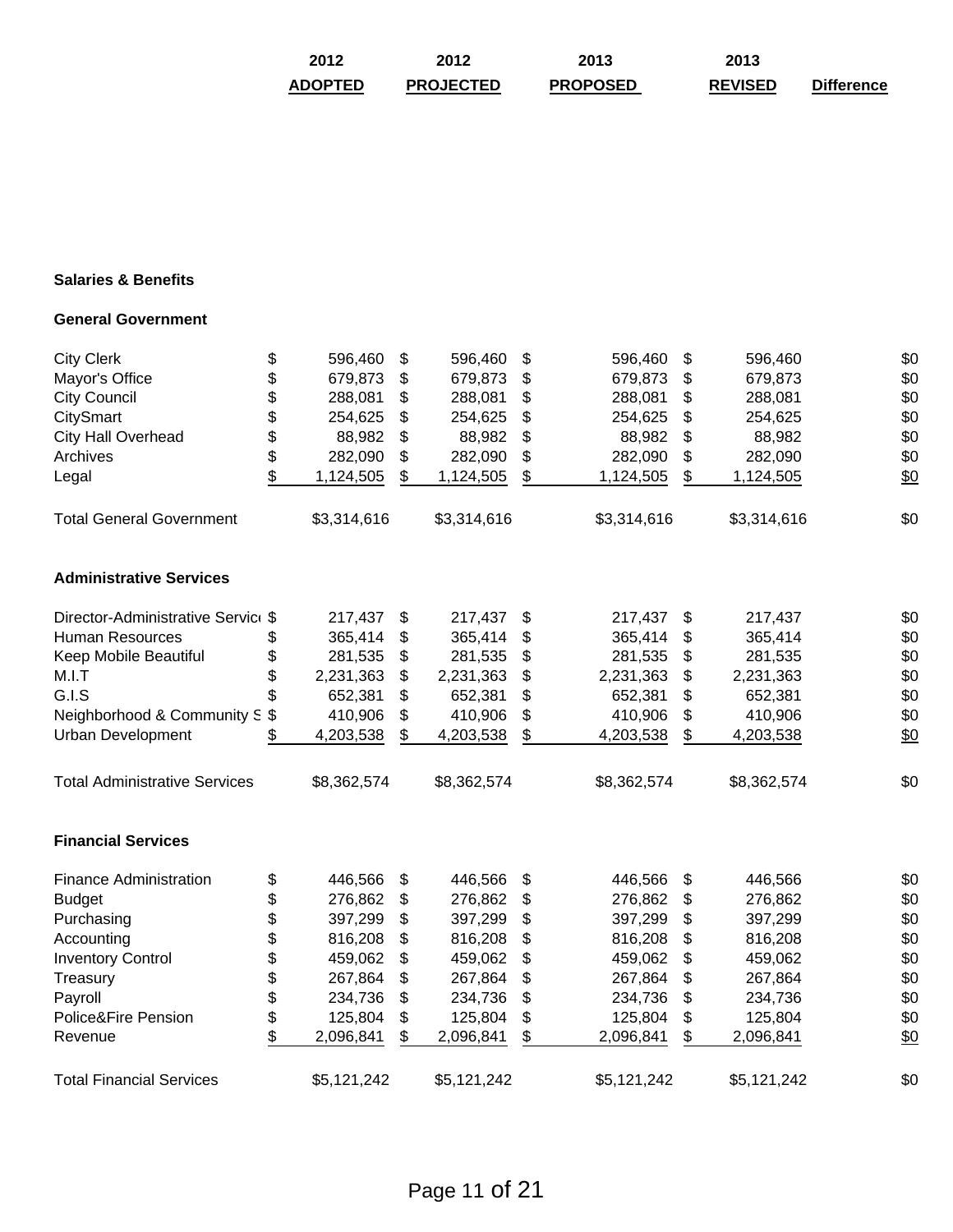| 2012           | 2012             | 2013            | 2013           |                   |
|----------------|------------------|-----------------|----------------|-------------------|
| <b>ADOPTED</b> | <b>PROJECTED</b> | <b>PROPOSED</b> | <b>REVISED</b> | <b>Difference</b> |

# **Economic, Culture, Community Develop.**

| <b>Historic Development</b><br>Mobile Museum of Art | 338.338<br>1.499.246 | 338.338 \$<br>1.499.246 \$ | 338,338 \$<br>1.499.246 \$ | 338,338<br>1.499.246 | \$0           |
|-----------------------------------------------------|----------------------|----------------------------|----------------------------|----------------------|---------------|
| <b>History Museum</b>                               | 947.240              | 947.240                    | 947.240                    | 947.240              | \$0<br>\$0    |
| Film Office                                         | 160.335              | 160.335                    | 160,335                    | 160,335              | $\frac{$0}{}$ |
| Total Economic, Culture, Com                        | \$2,945,159          | \$2,945,159                | \$2,945,159                | \$2,945,159          | \$0           |

### **Police**

| <b>Police Administration</b>     | \$<br>6,914,302  | \$<br>6,914,302  | \$ | 7,043,302    | \$ | 7,043,302    | \$0         |
|----------------------------------|------------------|------------------|----|--------------|----|--------------|-------------|
| <b>Special Operations</b>        | \$<br>4,837,660  | \$<br>4,837,660  | S  | 5,679,660    | S  | 5,479,660    | $-$200,000$ |
| <b>Field Operations</b>          | \$<br>17,320,332 | \$<br>17,320,332 | \$ | 17,320,332   | \$ | 17,320,332   | \$0         |
| <b>School Traffic</b>            | \$<br>1,502,608  | \$<br>1,502,608  | S  | 1,502,608    | \$ | 1,502,608    | \$0         |
| <b>Investigative Services</b>    | \$<br>5,316,301  | \$<br>5,316,301  | \$ | 5,316,301    | \$ | 5,316,301    | \$0         |
| Police Towing & Impound          | \$<br>573,865    | \$<br>573,865    | S  | 573,865      | S  | 573,865      | \$0         |
| <b>Support Services</b>          | \$<br>6,924,556  | \$<br>6,924,556  | \$ | 6,982,976    | \$ | 6,982,976    | \$0         |
| <b>Total Police</b>              | \$43,389,624     | \$43,389,624     |    | \$44,419,044 |    | \$44,219,044 | $-$200,000$ |
| <b>Fire</b>                      |                  |                  |    |              |    |              |             |
| <b>Fire Administration</b>       | \$<br>1,816,464  | \$<br>1,816,464  | \$ | 1,816,464    | \$ | 1,816,464    | \$0         |
| <b>Fire Prevention</b>           | \$<br>1,404,512  | \$<br>1,404,512  | \$ | 1,404,512    | S  | 1,404,512    | \$0         |
| Fire Training                    | \$<br>451,317    | \$<br>451,317    | S  | 451,317      | S  | 451,317      | \$0         |
| Fire Suppression                 | \$<br>21,843,569 | \$<br>21,843,569 | \$ | 23,076,239   | \$ | 23,076,239   | \$0         |
| E-911                            | \$<br>1,023,805  | \$<br>1,023,805  | \$ | 1,023,805    | \$ | 1,023,805    | \$0         |
| <b>Total Fire</b>                | \$26,539,667     | \$26,539,667     |    | \$27,772,337 |    | \$27,772,337 | \$0         |
| <b>Other Public Safety</b>       |                  |                  |    |              |    |              |             |
| <b>Municipal Court</b>           | \$2,727,994      | \$2,727,994      |    | \$2,727,994  |    | \$2,727,994  | \$0         |
| <b>Animal Shelter</b>            | \$755,642        | \$755,642        |    | \$755,642    |    | \$755,642    | \$0         |
| <b>Total Other Public Safety</b> | \$3,483,636      | \$3,483,636      |    | \$3,483,636  |    | \$3,483,636  | \$0         |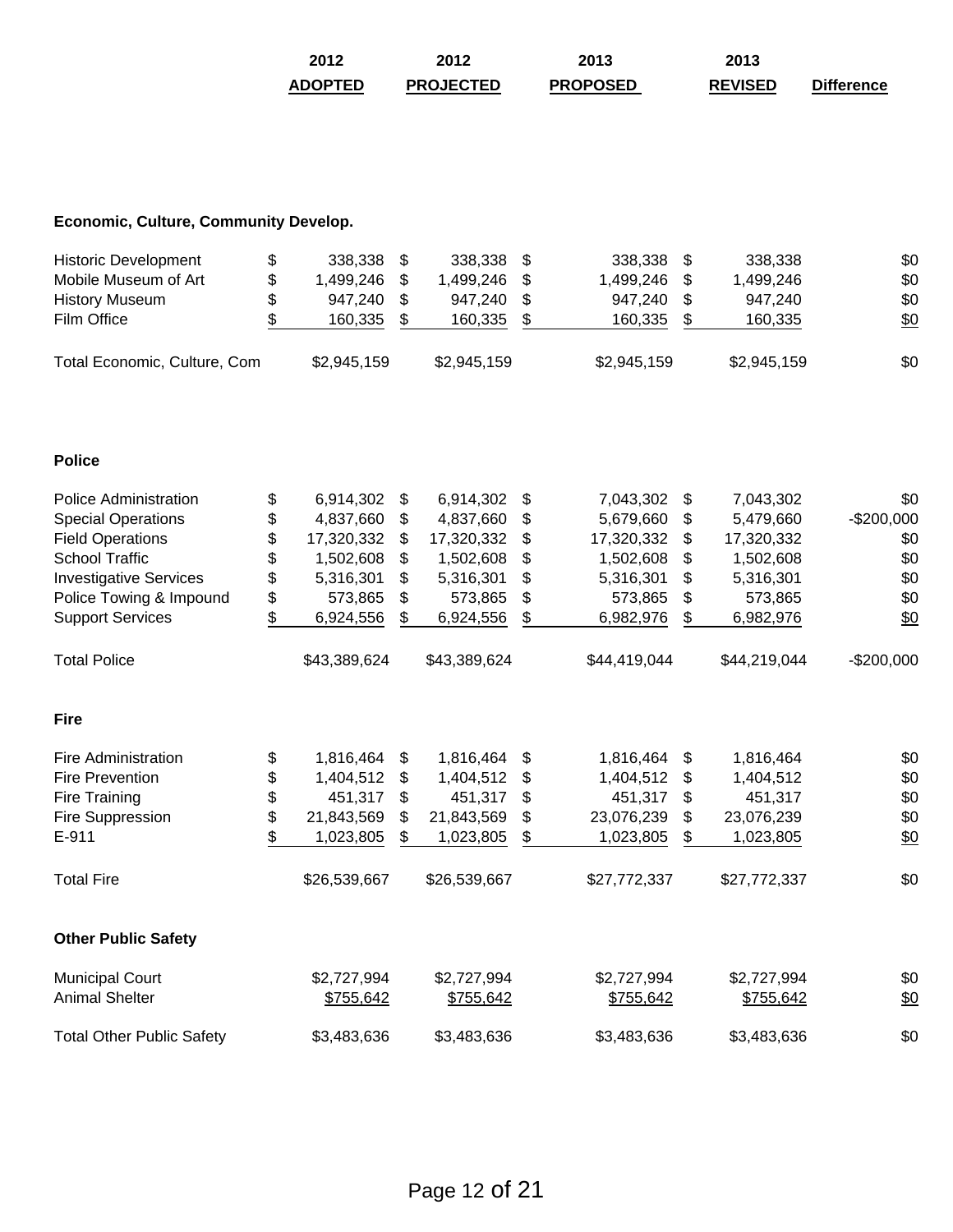|                                    | 2012<br><b>ADOPTED</b> |    | 2012<br><b>PROJECTED</b> | 2013<br><b>PROPOSED</b> | 2013<br><b>REVISED</b> | <b>Difference</b> |     |
|------------------------------------|------------------------|----|--------------------------|-------------------------|------------------------|-------------------|-----|
|                                    |                        |    |                          |                         |                        |                   |     |
| <b>Public Works</b>                |                        |    |                          |                         |                        |                   |     |
| Public Services Administration \$  | 238,690                | \$ | 238,690                  | \$<br>238,690           | \$<br>238,690          |                   | \$0 |
| <b>Flood Control</b>               | \$<br>1,257,466        | S  | 1,257,466                | \$<br>1,257,466         | \$<br>1,257,466        |                   | \$0 |
| <b>Public Works Administration</b> | \$<br>1,009,061        | \$ | 1,009,061                | \$<br>1,009,061         | \$<br>1,009,061        |                   | \$0 |
| Concrete & Sidewalk                | \$<br>1,415,110        | \$ | 1,415,110                | \$<br>1,415,110         | \$<br>1,415,110        |                   | \$0 |
| R.O.W. Maintenance                 | \$<br>818,164          | \$ | 818,164                  | \$<br>818,164           | \$<br>818,164          |                   | \$0 |
| <b>Street Sweeping</b>             | \$<br>530,331          | \$ | 530,331                  | \$<br>530,331           | \$<br>530,331          |                   | \$0 |
| Asphalt/Street Repair              | \$<br>1,131,954        | \$ | 1,131,954                | \$<br>1,131,954         | \$<br>1,131,954        |                   | \$0 |
| Dredge                             | \$<br>800,291          | \$ | 800,291                  | \$<br>800,291           | \$<br>800,291          |                   | \$0 |
| Storm Drain/Heavy Equipment        | \$<br>1,279,884        | \$ | 1,279,884                | \$<br>1,279,884         | \$<br>1,279,884        |                   | \$0 |
| Solid Waste                        | \$<br>3,383,710        | \$ | 3,383,710                | \$<br>3,383,710         | \$<br>3,383,710        |                   | \$0 |
| Trash                              | \$<br>3,086,952        | \$ | 3,086,952                | \$<br>3,086,952         | \$<br>3,086,952        |                   | \$0 |
| Electrical                         | \$<br>1,799,776        | \$ | 1,799,776                | \$<br>1,799,776         | \$<br>1,799,776        |                   | \$0 |
| Engineering                        | \$<br>1,617,800        | \$ | 1,617,800                | \$<br>1,887,621         | \$<br>1,887,621        |                   | \$0 |
| <b>Real Estate</b>                 | \$<br>227,078          | \$ | 227,078                  | \$<br>227,078           | \$<br>227,078          |                   | \$0 |
| <b>Equipment Services/Garage</b>   | \$<br>3,997,334        | \$ | 3,997,334                | \$<br>3,997,334         | \$<br>3,997,334        |                   | \$0 |
| <b>REAM DIRECTOR</b>               | \$<br>168,719          | \$ | 168,719                  | \$<br>168,719           | \$<br>168,719          |                   | \$0 |
| P.A.E.                             | \$<br>1,071,555        | \$ | 1,071,555                | \$<br>1,071,555         | \$<br>1,071,555        |                   | \$0 |
| <b>Public Buildings</b>            | \$<br>2,027,547        | \$ | 2,027,547                | \$<br>2,027,547         | \$<br>2,027,547        |                   | \$0 |
| <b>Mechanical Maintenance</b>      | \$<br>1,567,705        | \$ | 1,567,705                | \$<br>1,567,705         | \$<br>1,567,705        |                   | \$0 |
| <b>Environmental Services</b>      | \$<br>679,408          | \$ | 679,408                  | \$<br>679,408           | \$<br>679,408          |                   | \$0 |
| <b>Traffic Engineering</b>         | \$<br>1,223,535        | \$ | 1,223,535                | \$<br>1,223,535         | \$<br>1,223,535        |                   | \$0 |

|  | <b>Parks, Recreation, Cemeteries</b> |  |  |  |
|--|--------------------------------------|--|--|--|
|--|--------------------------------------|--|--|--|

| <b>Net Total Departments</b>         |    | \$119,501,477  |     | \$117,177,076  |     | \$121,529,206  |     | \$121,329,206  | $-$200,000$        |
|--------------------------------------|----|----------------|-----|----------------|-----|----------------|-----|----------------|--------------------|
| <b>Reserve for Retirements:</b>      |    | \$1,100,000    |     | \$1,100,000    |     | \$1,100,000    |     | \$1,100,000    | \$0                |
| Less Attrition Savings:              |    | $-$14,038,654$ |     | $-$16,363,055$ |     | $-$14,542,836$ |     | $-$14,542,836$ | \$0                |
| <b>Total Salaries &amp; Benefits</b> |    | \$132,440,131  |     | \$132,440,131  |     | \$134,972,042  |     | \$134,772,042  | \$0<br>$-$200,000$ |
| TotalParks, Recreation, Ceme         |    | \$9,951,543    |     | \$9,951,543    |     | \$9,951,543    |     | \$9,951,543    | \$0                |
| Parks-Cemeteries Operations          | S  | 294,269        | S   | 294,269        | \$  | 294,269        | S   | 294,269        | \$0                |
| Parks Maintenance                    | \$ | 4,111,406      | S   | 4,111,406      | S   | 4,111,406      | \$. | 4,111,406      | \$0                |
| Mobile Regional Community C \$       |    | 380,832        | S   | 380,832        | S   | 380,832        | \$  | 380,832        | \$0                |
| <b>Athletics</b>                     | \$ | 705,736        | S   | 705,736        | \$  | 705,736        | -\$ | 705,736        | \$0                |
| <b>Special Activities</b>            | \$ | 764,100        | S   | 764,100        | \$  | 764,100        | -S  | 764,100        | \$0                |
| Recreation                           | \$ | 3,543,656      | \$. | 3,543,656      | \$. | 3,543,656      | -S  | 3,543,656      | \$0                |
| <b>PRC Director's Office</b>         | \$ | 151,544 \$     |     | 151,544        | -\$ | 151,544 \$     |     | 151,544        | \$0                |

Total Public Works  $$29,332,070$  \$29,332,070 \$29,601,891 \$29,601,891 \$0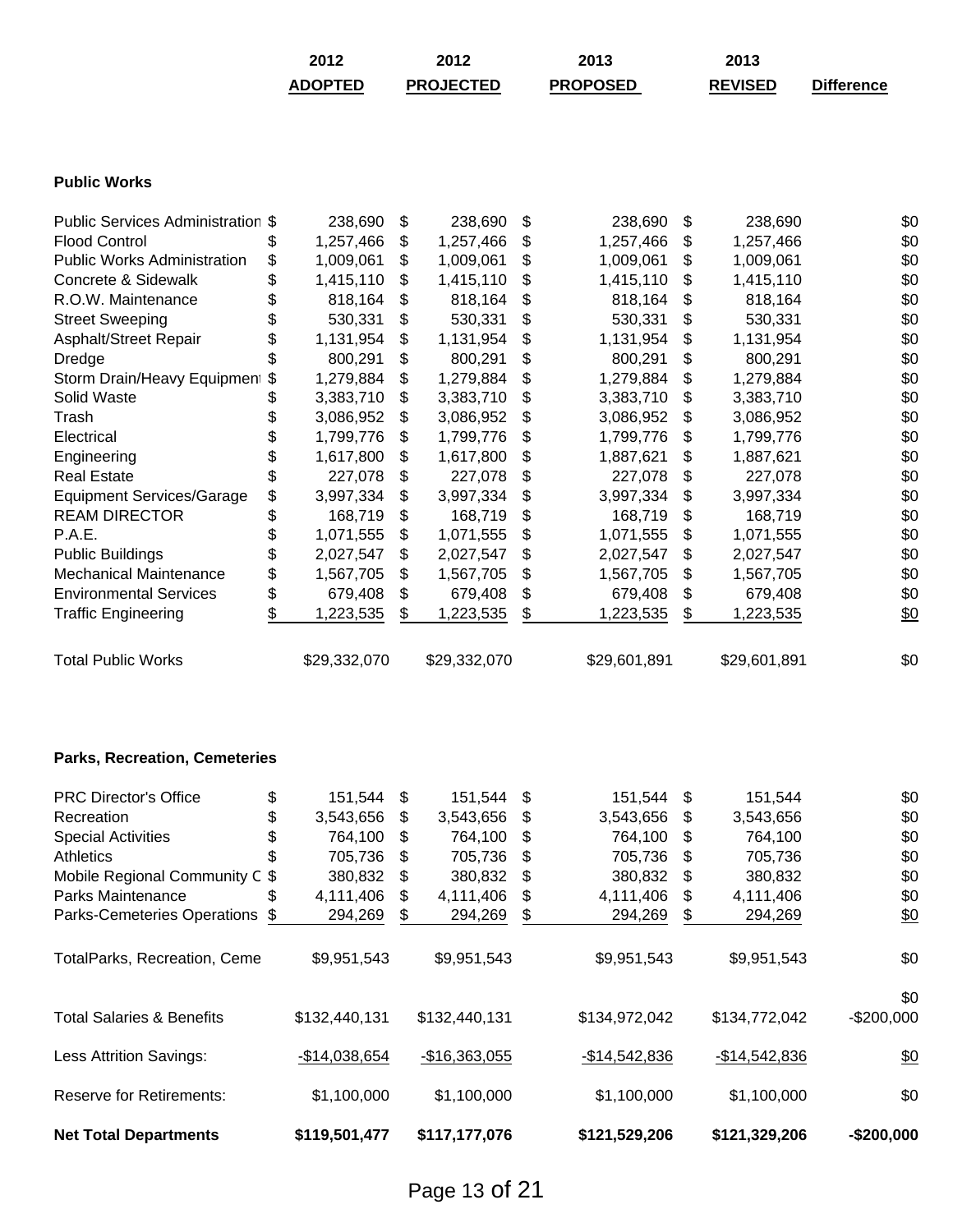| 2012    | 2012             | 2013            | 2013           |                   |
|---------|------------------|-----------------|----------------|-------------------|
| ADOPTED | <b>PROJECTED</b> | <b>PROPOSED</b> | <b>REVISED</b> | <b>Difference</b> |

# **Department Operating**

## **General Government**

| <b>City Clerk</b>                    | \$16,316     | \$16,316     | \$16,316     | \$15,786     | $-$530$     |
|--------------------------------------|--------------|--------------|--------------|--------------|-------------|
| Mayor's Office                       | \$49,510     | \$49,510     | \$49,510     | \$47,901     | $-$1,609$   |
| Office of Strategic Initiatives      | \$102,747    | \$102,747    | \$102,747    | \$0          | $-$102,747$ |
| <b>City Council</b>                  | \$164,615    | \$164,615    | \$164,615    | \$159,265    | $-$5,350$   |
| CitySmart                            | \$7,523      | \$7,523      | \$7,523      | \$7,278      | $-$245$     |
| <b>City Hall Overhead</b>            | \$3,965,610  | \$3,965,610  | \$3,990,610  | \$3,965,610  | $-$25,000$  |
| Mobile Metro Jail                    | \$7,625,000  | \$7,625,000  | \$7,625,000  | \$7,377,188  | $-$247,812$ |
| Archives                             | \$40,466     | \$40,466     | \$40,466     | \$39,151     | $-$1,315$   |
| Legal                                | \$252,015    | \$252,015    | \$252,015    | \$243,825    | $-$8,190$   |
| <b>TotalGeneral Government</b>       | \$12,223,802 | \$12,223,802 | \$12,248,802 | \$11,856,004 | $-$392,798$ |
| <b>Administrative Services</b>       |              |              |              |              |             |
| Director-Administrative Service      | \$24,327     | \$24,327     | \$24,327     | \$23,536     | $-$791$     |
| Human Resources                      | \$24,579     | \$24,579     | \$24,579     | \$23,780     | $-$799$     |
| Keep Mobile Beautiful                | \$53,550     | \$53,550     | \$53,550     | \$51,810     | $-$1,740$   |
| M.I.T                                | \$726,236    | \$726,236    | \$726,236    | \$702,633    | $-$23,603$  |
| G.I.S.                               | \$116,346    | \$116,346    | \$116,346    | \$112,565    | $-$3,781$   |
| Telecommunications                   | \$760,303    | \$760,303    | \$760,303    | \$735,593    | $-$24,710$  |
| Neighborhood & Community S           | \$136,619    | \$136,619    | \$136,619    | \$132,179    | $-$4,440$   |
| <b>Urban Development</b>             | \$331,182    | \$331,182    | \$331,182    | \$320,419    | $-$10,763$  |
| <b>Total Administrative Services</b> | \$2,173,142  | \$2,173,142  | \$2,173,142  | \$2,102,515  | $-$70,627$  |
| <b>Financial Services</b>            |              |              |              |              |             |
| <b>Finance Administration</b>        | \$4,095      | \$4,095      | \$4,095      | \$3,962      | $-$133$     |
| <b>Budget</b>                        | \$1,669      | \$1,669      | \$1,669      | \$1,615      | $-$ \$54    |
| Purchasing                           | \$6,408      | \$6,408      | \$6,408      | \$6,200      | $-$208$     |
| Accounting                           | \$7,519      | \$7,519      | \$7,519      | \$7,275      | $-$244$     |
| <b>Inventory Control</b>             | \$9,248      | \$9,248      | \$9,248      | \$8,947      | $-$301$     |
| Treasury                             | \$69,196     | \$69,196     | \$69,196     | \$66,947     | $-$2,249$   |
| Payroll                              | $-$7,924$    | $-$7,924$    | $-$7,924$    | $-$ \$8,182  | $-$258$     |
| Police&Fire Pension                  | \$70,038     | \$70,038     | \$70,038     | \$67,762     | $-$2,276$   |
| Revenue                              | \$145,354    | \$145,354    | \$145,354    | \$140,630    | $-$4,724$   |
| <b>Total Financial Services</b>      | \$305,603    | \$305,603    | \$305,603    | \$295,156    | $-$10,447$  |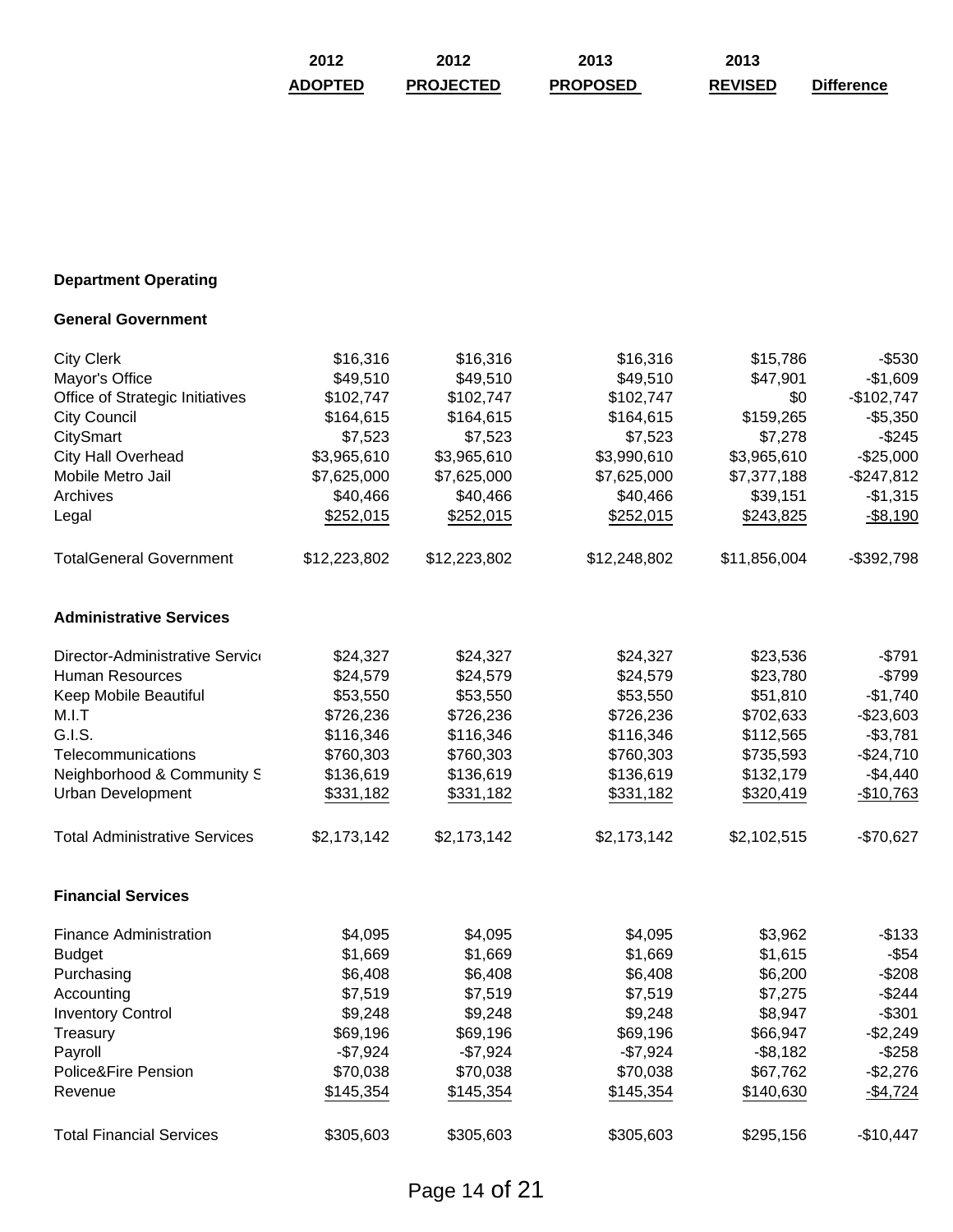|                                       | 2012<br><b>ADOPTED</b> | 2012<br><b>PROJECTED</b> | 2013<br><b>PROPOSED</b> | 2013<br><b>REVISED</b> | <b>Difference</b> |
|---------------------------------------|------------------------|--------------------------|-------------------------|------------------------|-------------------|
| Economic, Culture, Community Develop. |                        |                          |                         |                        |                   |
| <b>Historic Development</b>           | \$32,904               | \$32,904                 | \$32,904                | \$31,835               | $-$1,069$         |
| Mobile Museum of Art                  | \$563,898              | \$563,898                | \$563,898               | \$545,571              | $-$18,327$        |
| <b>History Museum</b>                 | \$414,935              | \$414,935                | \$414,935               | \$401,450              | $-$13,485$        |
| Film Office(Fort Conde)               | \$25,012               | \$25,012                 | \$25,012                | \$24,199               | $-$ \$813         |
| Total Economic, Culture, Com          | \$1,036,749            | \$1,036,749              | \$1,036,749             | \$1,003,055            | $-$33,694$        |
| <b>Police</b>                         |                        |                          |                         |                        |                   |
| <b>Police Administration</b>          | \$270,279              | \$270,279                | \$270,279               | \$250,008              | $-$20,271$        |
| <b>Special Operations</b>             | \$432,410              | \$432,410                | \$432,410               | \$399,979              | $-$32,431$        |
| <b>Field Operations</b>               | \$826,025              | \$826,025                | \$826,025               | \$764,073              | $-$ \$61,952      |
| <b>Investigative Services</b>         | \$302,184              | \$302,184                | \$302,184               | \$279,520              | $-$22,664$        |
| Police Towing & Impound               | $-$659,793$            | $-$659,793$              | $-$659,793$             | $-$ \$610,309          | \$49,484          |
| <b>Support Services</b>               | \$1,174,506            | \$1,174,506              | \$1,174,506             | \$1,086,418            | <u>-\$88,088</u>  |
| <b>Total Police</b>                   | \$2,345,611            | \$2,345,611              | \$2,345,611             | \$2,169,689            | $-$175,922$       |
| <b>Fire</b>                           |                        |                          |                         |                        |                   |
| <b>Fire Administration</b>            | \$49,888               | \$49,888                 | \$49,888                | \$46,146               | $-$3,742$         |
| <b>Fire Prevention</b>                | \$25,426               | \$25,426                 | \$25,426                | \$23,519               | $-$1,907$         |
| <b>Fire Training</b>                  | \$30,055               | \$30,055                 | \$30,055                | \$27,801               | $-$2,254$         |
| Fire Suppression                      | \$705,799              | \$705,799                | \$705,799               | \$652,864              | $-$52,935$        |
| $E-911$                               | \$14,220               | \$14,220                 | \$14,220                | \$13,154               | <u>-\$1,066</u>   |
| <b>Total Fire</b>                     | \$825,388              | \$825,388                | \$825,388               | \$763,484              | $-$61,904$        |
| <b>Other Public Safety</b>            |                        |                          |                         |                        |                   |
| <b>Municipal Court</b>                | \$75,589               | \$75,589                 | \$75,589                | \$73,132               | $-$2,457$         |
| <b>Animal Shelter</b>                 | \$100,442              | \$100,442                | \$100,442               | \$97,178               | <u>-\$3,264</u>   |
| <b>Total Other Public Safety</b>      | \$176,031              | \$176,031                | \$176,031               | \$170,310              | $-$5,721$         |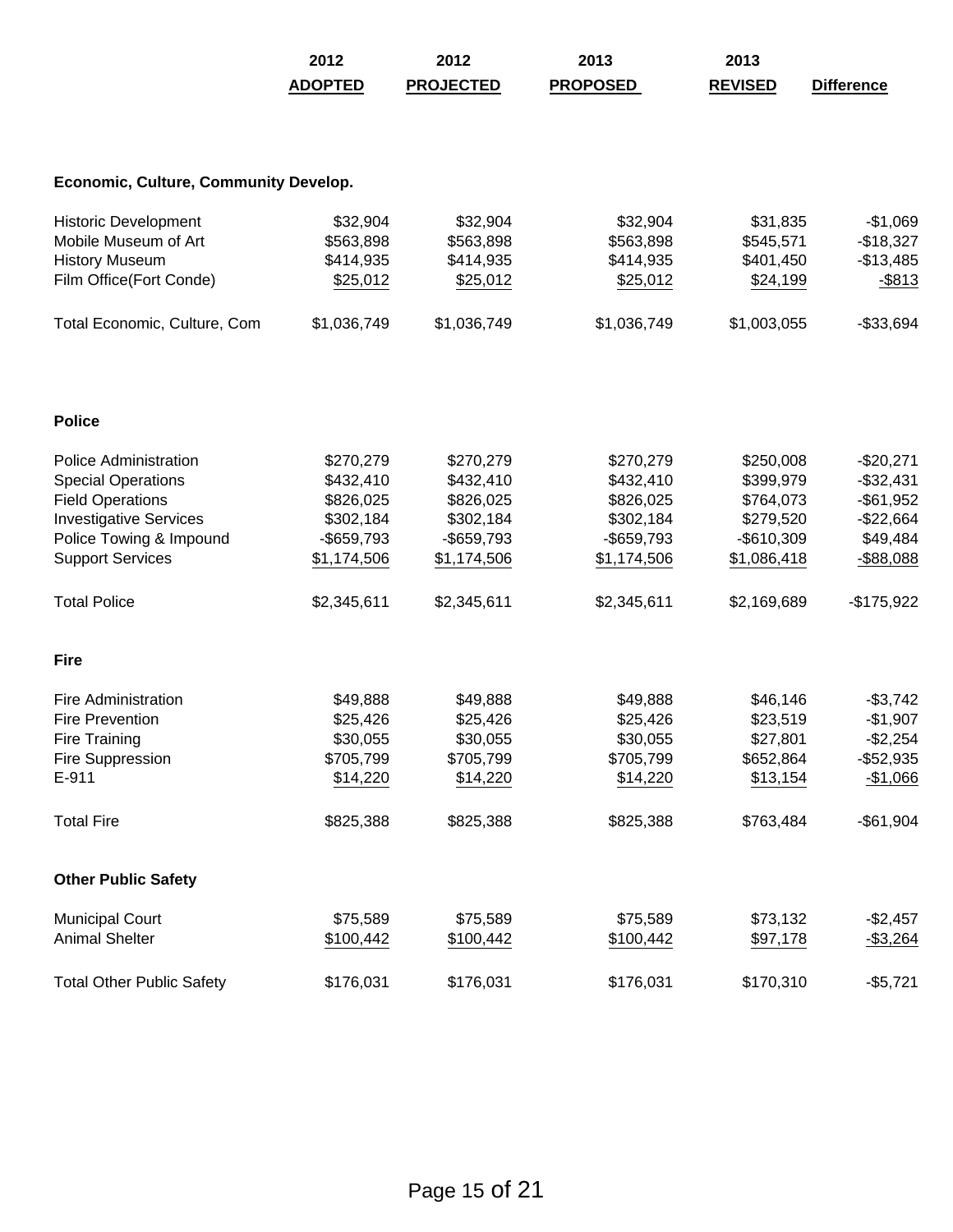|                                       | 2012           | 2012             | 2013            | 2013           |                   |
|---------------------------------------|----------------|------------------|-----------------|----------------|-------------------|
|                                       | <b>ADOPTED</b> | <b>PROJECTED</b> | <b>PROPOSED</b> | <b>REVISED</b> | <b>Difference</b> |
| <b>Public Works</b>                   |                |                  |                 |                |                   |
| <b>Public Services Administration</b> | \$2,932        | \$2,932          | \$2,932         | \$2,837        | $-$ \$95          |
| <b>Flood Control</b>                  | \$288,623      | \$288,623        | \$288,623       | \$279,243      | $-$9,380$         |
| <b>Public Works Administration</b>    | \$177,127      | \$177,127        | \$177,127       | \$171,370      | $-$5,757$         |
| Concrete & Sidewalk                   | \$200,155      | \$200,155        | \$200,155       | \$193,650      | $-$6,505$         |
| R.O.W. Maintenance                    | \$107,202      | \$107,202        | \$107,202       | \$103,718      | $-$3,484$         |
| <b>Street Sweeping</b>                | \$130,869      | \$130,869        | \$130,869       | \$126,616      | $-$4,253$         |
| Asphalt/Street Repair                 | \$167,948      | \$167,948        | \$167,948       | \$162,490      | $-$5,458$         |
| Dredge                                | \$96,855       | \$96,855         | \$96,855        | \$93,707       | $- $3,148$        |
| Storm Drain/Heavy Equipment           | \$131,663      | \$131,663        | \$131,663       | \$127,384      | $-$4,279$         |
| Chastang Landfill                     | \$2,358,043    | \$2,358,043      | \$2,358,043     | \$2,158,043    | $-$200,000$       |
| <b>Bates Field</b>                    | \$86,500       | \$86,500         | \$86,500        | \$83,689       | $-$2,811$         |
| Solid Waste                           | \$230,383      | \$230,383        | \$230,383       | \$222,896      | $-$7,487$         |
| Trash                                 | \$397,454      | \$397,454        | \$397,454       | \$384,537      | $-$12,917$        |
| Electrical                            | \$263,161      | \$263,161        | \$263,161       | \$254,608      | $-$ \$8,553       |
| Engineering                           | \$45,073       | \$45,073         | \$45,073        | \$43,608       | $-$1,465$         |
| <b>Real Estate</b>                    | \$4,359        | \$4,359          | \$4,359         | \$4,217        | $-$142$           |
| <b>Equipment Services/Garage</b>      | \$5,837,816    | \$5,837,816      | \$5,837,816     | \$5,648,087    | $-$189,729$       |
| <b>REAM DIRECTOR</b>                  | \$3,426        | \$3,426          | \$3,426         | \$3,315        | $-$111$           |
| P.A.E.                                | \$250,625      | \$250,625        | \$250,625       | \$242,480      | $-$ \$8,145       |
| <b>Public Buildings</b>               | \$202,302      | \$202,302        | \$202,302       | \$195,727      | $-$6,575$         |
| <b>Mechanical Maintenance</b>         | \$213,195      | \$213,195        | \$213,195       | \$206,266      | $-$6,929$         |
| <b>Environmental Services</b>         | \$33,341       | \$33,341         | \$33,341        | \$32,257       | $-$1,084$         |
| <b>Traffic Engineering</b>            | \$125,201      | \$125,201        | \$125,201       | \$121,132      | $-$4,069$         |
| <b>Total Public Works</b>             | \$11,354,253   | \$11,354,253     | \$11,354,253    | \$10,861,877   | $-$492,376$       |

## **Parks, Recreation, Cemeteries**

| <b>Total Department Expenses</b> | \$33,228,228 | \$33,228,228 | \$33,253,228 | \$31,836,791 | $-$1,416,437$      |
|----------------------------------|--------------|--------------|--------------|--------------|--------------------|
| TotalParks, Recreation, Ceme     | \$2,787,649  | \$2,787,649  | \$2,787,649  | \$2,614,701  | $-$172,948$        |
| Parks-Cemeteries Operations      | \$1,875,722  | \$1,875,722  | \$1,875,722  | \$1,732,411  | <u>-\$143,3</u> 11 |
| Parks Maintenance                | \$413,994    | \$413,994    | \$413,994    | \$400,539    | $-$13,455$         |
| Mobile Regional Community C      | \$107,891    | \$107,891    | \$107,891    | \$104,385    | $-$ \$3,506        |
| <b>Athletics</b>                 | \$148,898    | \$148,898    | \$148,898    | \$144,059    | $-$4,839$          |
| <b>Special Activities</b>        | \$81,280     | \$81,280     | \$81,280     | \$78,638     | $-$2,642$          |
| <b>Community Activities</b>      | \$101,726    | \$101,726    | \$101,726    | \$98,420     | -\$3,306           |
| Recreation                       | \$55,328     | \$55,328     | \$55,328     | \$53,530     | $-$1,798$          |
| <b>PRC Director's Office</b>     | \$2,810      | \$2,810      | \$2,810      | \$2,719      | $-$ \$91           |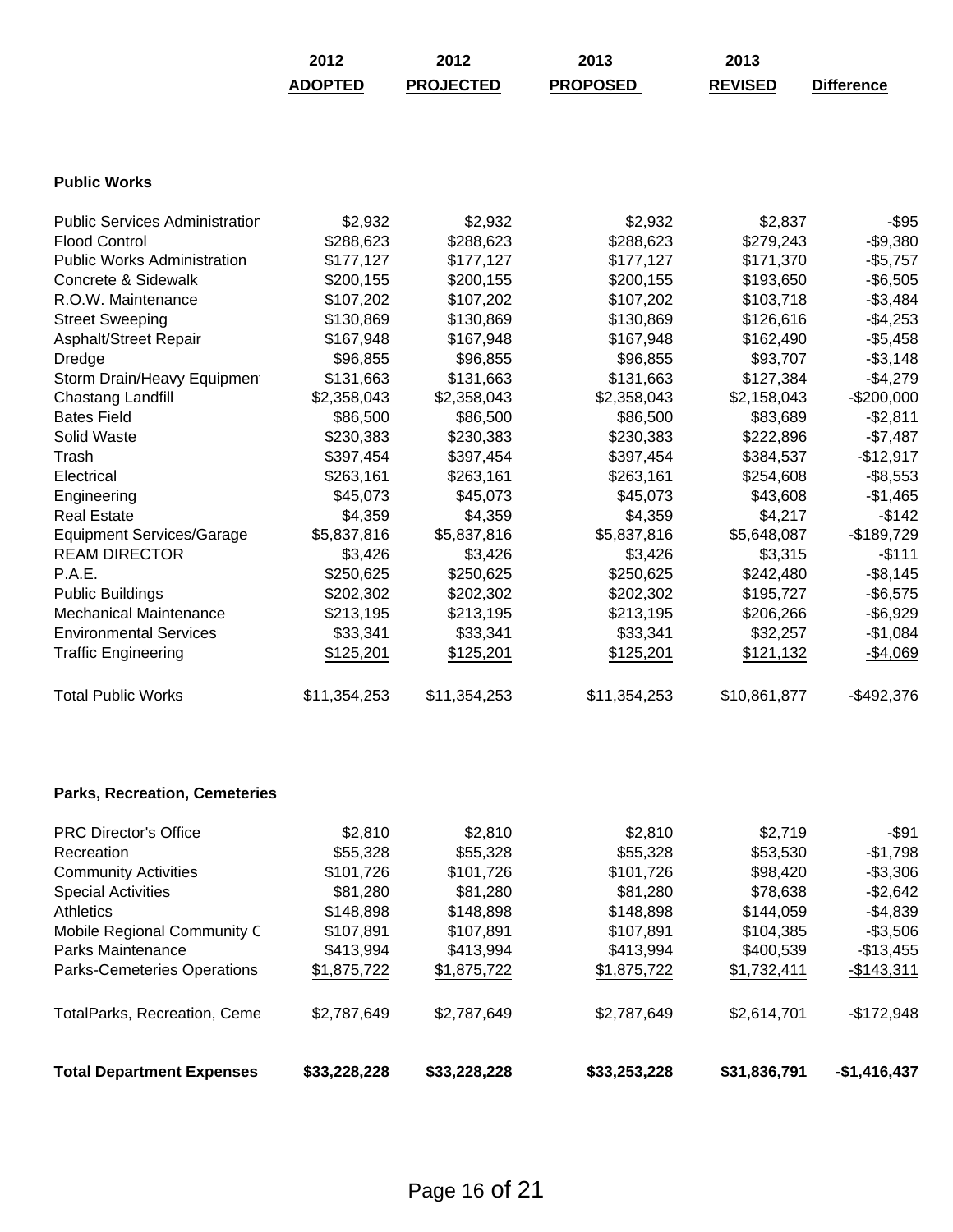| 2012           | 2012             | 2013            | 2013           |                   |
|----------------|------------------|-----------------|----------------|-------------------|
| <b>ADOPTED</b> | <b>PROJECTED</b> | <b>PROPOSED</b> | <b>REVISED</b> | <b>Difference</b> |

## **INTERNAL SERVICE AND ENTERPRISE FUNDS**

# **MOTOR POOL**

| Revenues<br><b>Transfer from General Fund</b>                |          | \$4,575,000                         |          | \$4,575,000                         | \$       | \$4,575,000<br>300,000                 | \$<br>\$4,575,000<br>300,000              | \$0<br>\$0               |
|--------------------------------------------------------------|----------|-------------------------------------|----------|-------------------------------------|----------|----------------------------------------|-------------------------------------------|--------------------------|
| Total                                                        |          | \$4,575,000                         |          | \$4,575,000                         |          | \$4,875,000                            | \$4,875,000                               | \$0                      |
| Salary<br><b>Equipment Purchase</b><br><b>Other Expenses</b> | \$<br>\$ | 143,537<br>1,044,063<br>\$3,387,400 | \$<br>\$ | 143,537<br>1,044,063<br>\$3,387,400 | \$<br>\$ | 143,537<br>1,344,063 \$<br>\$3,387,400 | \$<br>143,537<br>1,344,063<br>\$3,387,400 | \$0<br>\$0<br>\$0        |
| <b>Total Expenses</b>                                        |          | \$4,575,000                         |          | \$4,575,000                         |          | \$4,875,000                            | \$4,875,000                               | \$0                      |
| <b>BALANCE</b>                                               |          | \$0                                 |          | \$0                                 |          | \$0                                    | \$0                                       | \$0                      |
| <b>MOBILE TENNIS CENTER</b>                                  |          |                                     |          |                                     |          |                                        |                                           |                          |
| Revenues<br><b>Transfer from General Fund</b>                |          | \$157,680<br>\$563,569              |          | \$157,680<br>\$563,569              |          | \$157,680<br>\$565,000                 | \$157,680<br>\$565,000                    | \$0<br>$\frac{$0}{}$     |
| Total                                                        |          | \$721,249                           |          | \$721,249                           |          | \$722,680                              | \$722,680                                 | \$0                      |
| Salary<br><b>Other Expenses</b>                              | \$       | 581,029 \$<br>\$140,220             |          | 581,029<br>\$140,220                | \$       | 582,460 \$<br>\$140,220                | 582,460<br>\$140,220                      | \$0<br>$\underline{\$0}$ |
| <b>Total Expenses</b>                                        |          | \$721,249                           |          | \$721,249                           |          | \$722,680                              | \$722,680                                 | \$0                      |
| <b>BALANCE</b>                                               |          | \$0                                 |          | \$0                                 |          | \$0                                    | \$0                                       | \$0                      |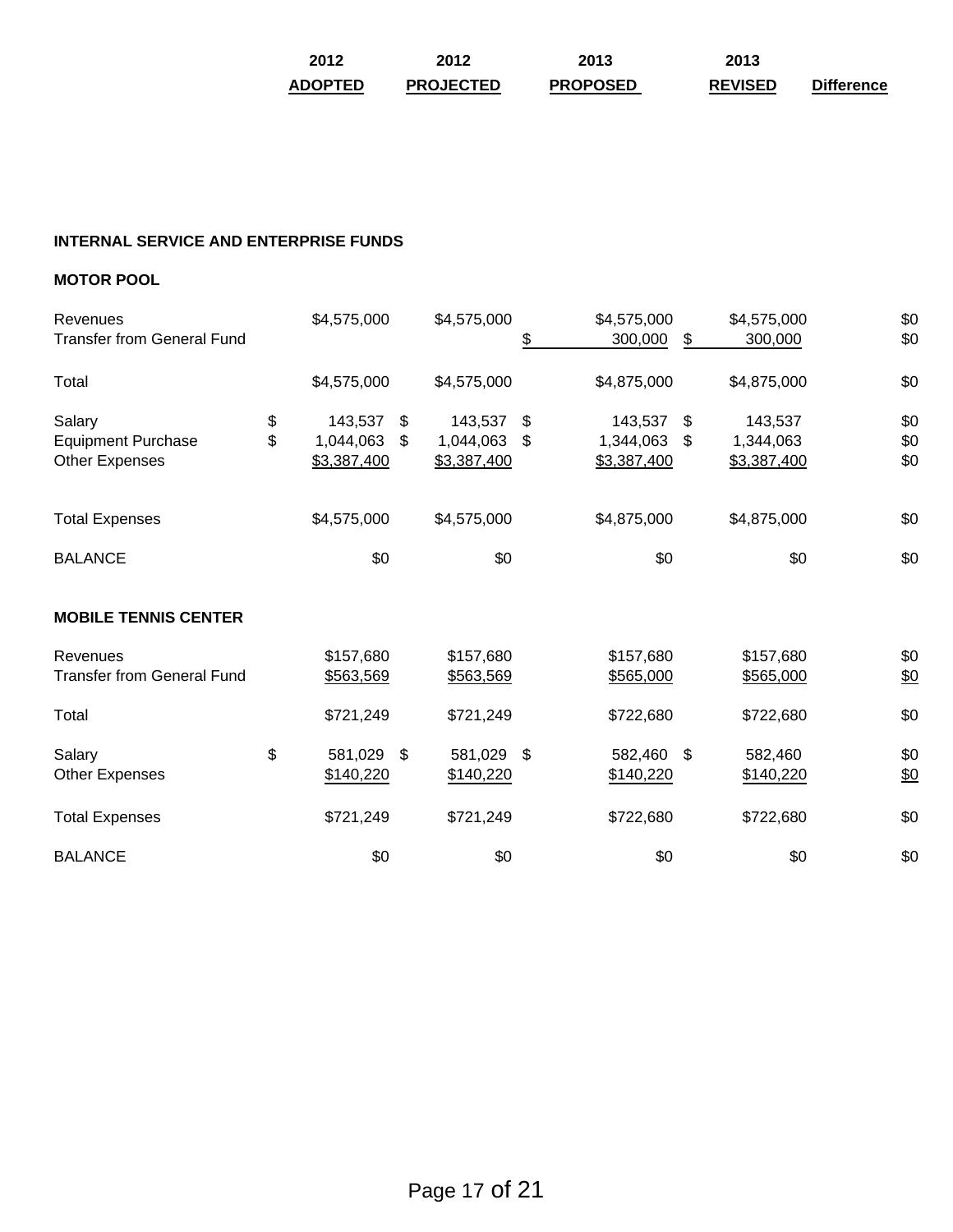| 2012           | 2012             | 2013            | 2013           |                   |
|----------------|------------------|-----------------|----------------|-------------------|
| <b>ADOPTED</b> | <b>PROJECTED</b> | <b>PROPOSED</b> | <b>REVISED</b> | <b>Difference</b> |

# **ALS TRANSPORT**

| Revenues<br><b>Transfer from General Fund</b><br><b>Transfer from Strategic Plan</b> | \$5,101,930<br>\$3,573,390<br>\$1,023,428 | \$5,101,930<br>\$3,573,390<br>\$1,023,428 | \$5,101,930<br>\$2,875,000<br>\$1,023,428 | \$5,101,930<br>\$2,875,000<br>\$1,023,428 | \$0<br>\$0<br>\$0 |
|--------------------------------------------------------------------------------------|-------------------------------------------|-------------------------------------------|-------------------------------------------|-------------------------------------------|-------------------|
| Total                                                                                | \$9,698,748                               | \$9,698,748                               | \$9,000,358                               | \$9,000,358                               | \$0               |
| Salary<br><b>Other Expenses</b>                                                      | \$<br>6,204,215 \$<br>\$3,494,533         | 6,204,215 \$<br>\$3,494,533               | 5,505,825 \$<br>\$3,494,533               | 5,505,825<br>\$3,494,533                  | \$0<br>\$0        |
| <b>Total Expenses</b>                                                                | \$9,698,748                               | \$9,698,748                               | \$9,000,358                               | \$9,000,358                               | \$0               |
| <b>BALANCE</b>                                                                       | \$0                                       | \$0                                       | \$0                                       | \$0                                       | \$0               |
| <b>AZALEA CITY GOLF</b>                                                              |                                           |                                           |                                           |                                           |                   |
| Revenues<br><b>Fund Carryover</b>                                                    | \$1,383,979<br>\$428,983                  | \$1,383,979<br>\$428,983                  | \$1,383,979<br>\$428,983                  | \$1,383,979<br>\$428,983                  | \$0<br>60         |
| Total                                                                                | \$1,812,962                               | \$1,812,962                               | \$1,812,962                               | \$1,812,962                               | \$0               |
| Salary<br><b>Other Expenses</b>                                                      | \$<br>1,051,549 \$<br>\$761,413           | 1,051,549 \$<br>\$761,413                 | 1,051,549 \$<br>\$761,413                 | 1,051,549<br>\$761,413                    | \$0<br>\$0        |
| <b>Total Expenses</b>                                                                | \$1,812,962                               | \$1,812,962                               | \$1,812,962                               | \$1,812,962                               | \$0               |
| <b>BALANCE</b>                                                                       | \$0                                       | \$0                                       | \$0                                       | \$0                                       | \$0               |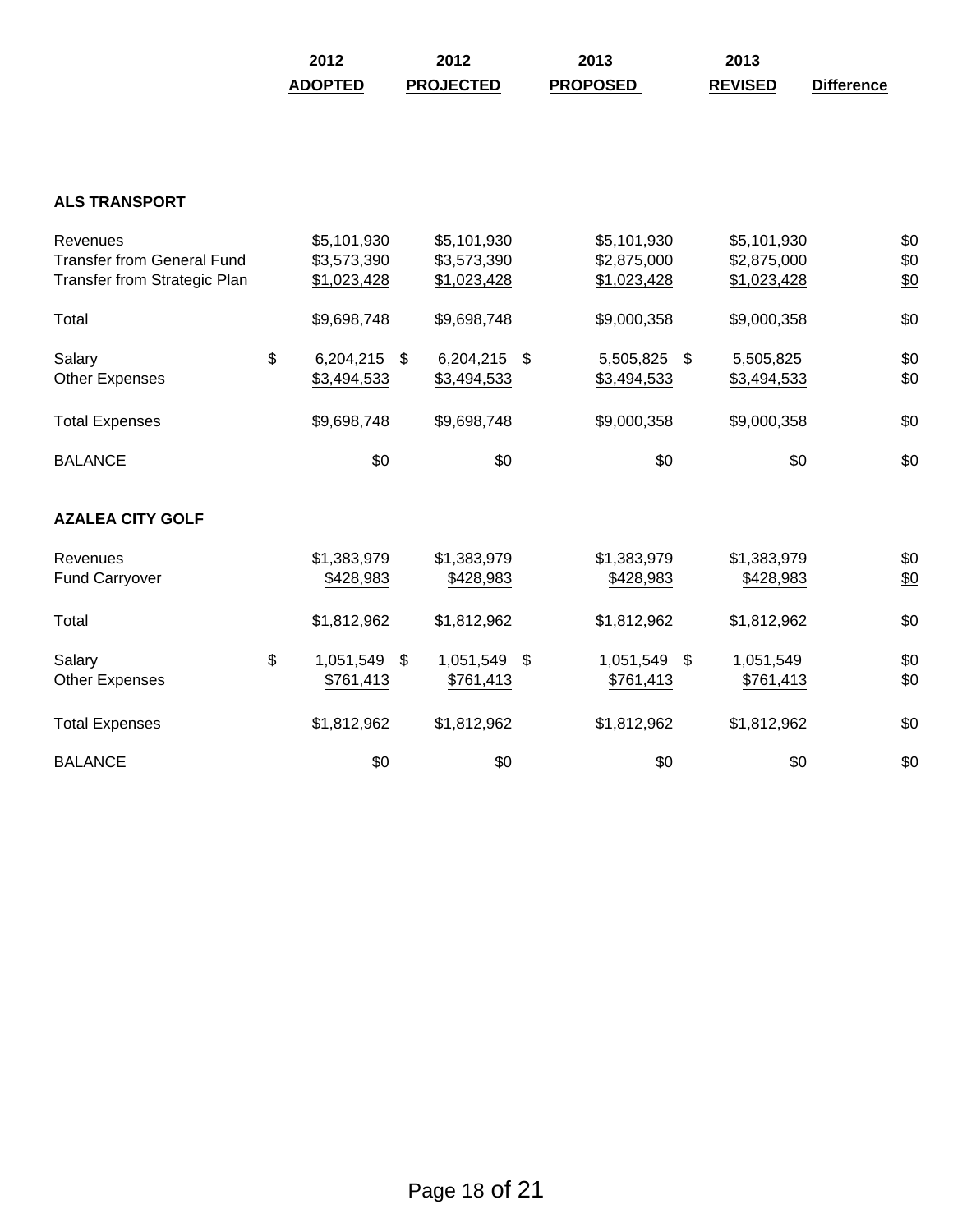|                                                                 | 2012                 | 2012              | 2013              | 2013               |                   |
|-----------------------------------------------------------------|----------------------|-------------------|-------------------|--------------------|-------------------|
|                                                                 | <b>ADOPTED</b>       | <b>PROJECTED</b>  | <b>PROPOSED</b>   | <b>REVISED</b>     | <b>Difference</b> |
|                                                                 |                      |                   |                   |                    |                   |
|                                                                 |                      |                   |                   |                    |                   |
|                                                                 |                      |                   |                   |                    |                   |
| <b>DUES</b>                                                     |                      |                   |                   |                    |                   |
|                                                                 |                      |                   |                   |                    |                   |
| Alabama League of Municipali                                    | \$21,332             | \$21,332          | \$21,332          | \$21,332           | \$0               |
| Coosa-Al River Association                                      | \$1,500              | \$1,500           | \$1,500           | \$1,500            | \$0               |
| National League of Cities<br><b>Sister Cities International</b> | \$11,091             | \$11,091<br>\$880 | \$11,091<br>\$880 | \$11,091           | \$0<br>\$0        |
|                                                                 | \$880                | \$388,881         | \$388,881         | \$880<br>\$388,881 | \$0               |
| So. Al. Regional Planning<br>American Society of Public Ad      | \$388,881<br>\$2,000 | \$2,000           | \$2,000           | \$2,000            | \$0               |
| U.S. Conference of Mayors                                       | \$12,242             | \$12,242          | \$12,242          | \$12,242           | \$0               |
| Mobile County Municipal Asso                                    | \$100                | \$100             | \$100             | \$100              | \$0               |
| Warrior-Tombigbee Develop.                                      | \$1,800              | \$1,800           | \$1,800           | \$1,800            | \$0               |
|                                                                 |                      |                   |                   |                    |                   |
| <b>Total Dues</b>                                               | \$439,826            | \$439,826         | \$439,826         | \$439,826          | \$0               |
| <b>Contracts</b>                                                |                      |                   |                   |                    |                   |
| Ala School of Math & Science                                    | \$45,000             | \$45,000          | \$45,000          | \$40,500           | $-$4,500$         |
| America's Junior Miss                                           | \$97,200             | \$97,200          | \$97,200          | \$87,480           | $-$9,720$         |
| Area Agency on Aging                                            | \$58,482             | \$58,482          | \$58,482          | \$52,634           | $-$5,848$         |
| Azalea Trail Run                                                | \$8,100              | \$8,100           | \$8,100           | \$7,290            | $-$ \$810         |
| Bay Area Food Bank                                              | \$17,496             | \$17,496          | \$17,496          | \$15,746           | $-$1,750$         |
| <b>Big Brothers/Sisters</b>                                     | \$14,580             | \$14,580          | \$14,580          | \$13,122           | $-$1,458$         |
| Boy Scouts of America, Mobile                                   | \$15,593             | \$15,593          | \$15,593          | \$14,034           | $-$1,559$         |
| Boys & Girls Clubs                                              | \$377,505            | \$377,505         | \$377,505         | \$339,754          | $-$37,751$        |
| <b>Business Improvement District</b>                            | \$96,300             | \$96,300          | \$96,300          | \$86,670           | $-$9,630$         |
| <b>Business Innovation Center-S</b>                             | \$23,328             | \$23,328          | \$23,328          | \$20,995           | $-$2,333$         |
| <b>Child Advocacy Center</b>                                    | \$112,500            | \$112,500         | \$112,500         | \$101,250          | $-$11,250$        |
| Dearborn Street YMCA                                            | \$15,561             | \$15,561          | \$15,561          | \$14,005           | $-$1,556$         |
| Dumas Wesley Community Ce                                       | \$15,163             | \$15,163          | \$15,163          | \$13,647           | $-$1,516$         |
| <b>Exchange Club</b>                                            | \$10,800             | \$10,800          | \$10,800          | \$9,720            | $-$1,080$         |
| Exploreum Museum                                                | \$450,000            | \$450,000         | \$450,000         | \$405,000          | $-$45,000$        |
| <b>Family Counseling</b>                                        | \$5,184              | \$5,184           | \$5,184           | \$4,666            | $- $518$          |
| <b>Festival of Flowers</b>                                      | \$9,000              | \$9,000           | \$9,000           | \$8,100            | -\$900            |
| Foreign Trade Zone                                              | \$18,000             | \$18,000          | \$18,000          | \$18,000           | \$0               |
| <b>Girl Scouts of America</b>                                   | \$15,593             | \$15,593          | \$15,593          | \$14,034           | $-$1,559$         |
| Goodwill                                                        | \$23,328             | \$23,328          | \$23,328          | \$20,995           | $-$2,333$         |
| <b>Historic Preservation</b>                                    | \$58,500             | \$58,500          | \$58,500          | \$52,650           | $-$5,850$         |
| Human Relations Commission                                      | \$15,500             | \$15,500          | \$15,500          | \$13,950           | $-$1,550$         |
| Independent Living Center                                       | \$55,258             | \$55,258          | \$55,258          | \$49,732           | $-$5,526$         |
| <b>Family Promise</b>                                           | \$27,000             | \$27,000          | \$27,000          | \$24,300           | $-$2,700$         |
| <b>International Festival</b>                                   | \$24,300             | \$24,300          | \$24,300          | \$21,870           | $-$2,430$         |
| Joe Jefferson Playhouse                                         | \$900                | \$900             | \$900             | \$810              | -\$90             |
| Junior Achievement                                              | \$22,500             | \$22,500          | \$22,500          | \$20,250           | $-$2,250$         |
| Ladd Memorial Stadium                                           | \$419,796            | \$419,796         | \$419,796         | \$377,816          | $-$41,980$        |
| Mobile Pops Band                                                | \$6,998              | \$6,998           | \$6,998           | \$6,298            | $-$700$           |
| Mobile Advisory Commission/I                                    | \$8,074              | \$8,074           | \$8,074           | \$7,267            | $-$ \$807         |
| Mobile Arts Council                                             | \$72,900             | \$72,900          | \$72,900          | \$65,610           | $-$7,290$         |
| Mobile Azalea Trail/Festival                                    | \$9,331              | \$9,331           | \$9,331           | \$8,398            | -\$933            |
| <b>Mobile Ballet</b>                                            | \$18,000             | Page\$19909 21    | \$18,000          | \$16,200           | $-$1,800$         |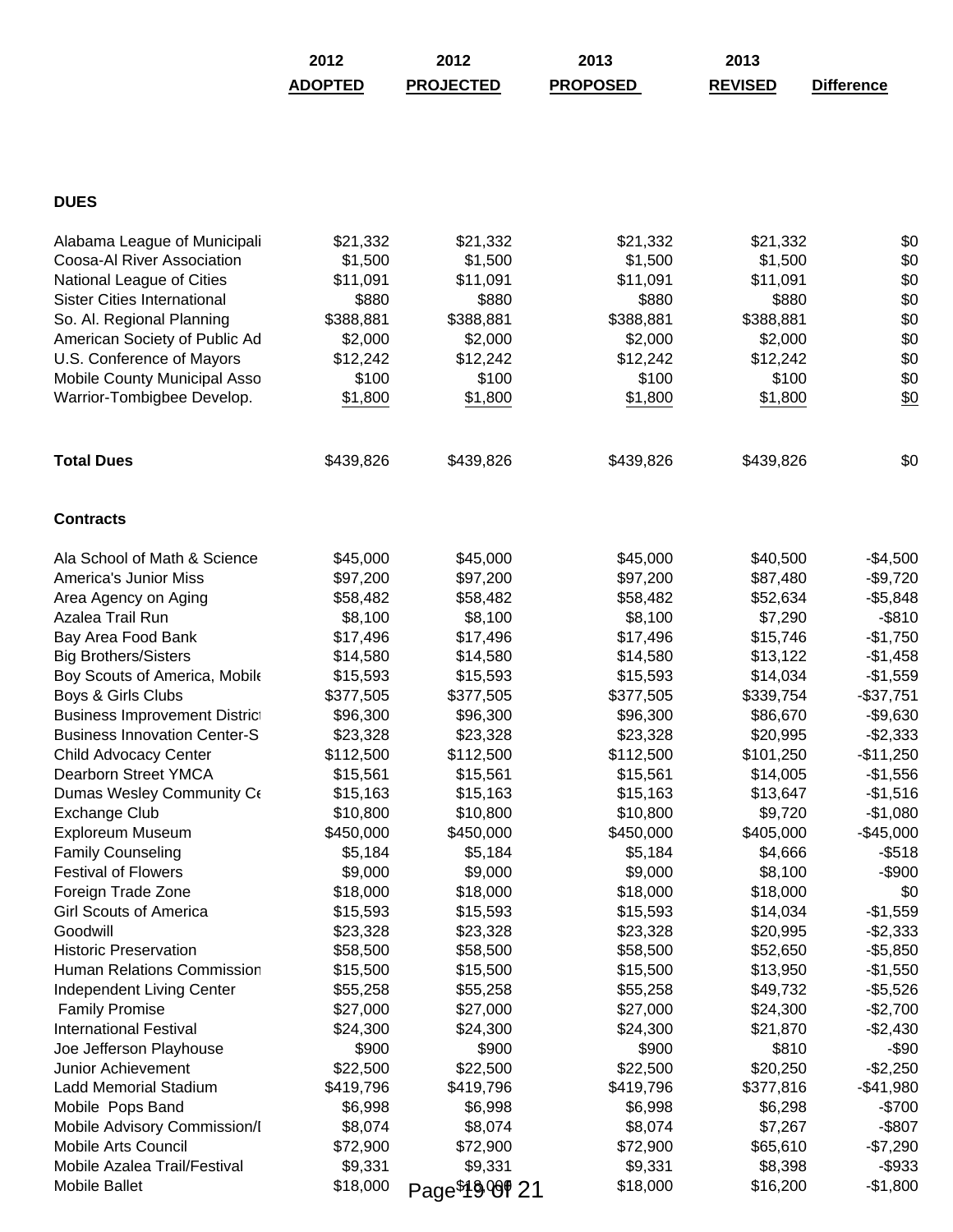|                                  | 2012<br><b>ADOPTED</b> | 2012<br><b>PROJECTED</b> | 2013<br><b>PROPOSED</b> | 2013<br><b>REVISED</b> | <b>Difference</b> |
|----------------------------------|------------------------|--------------------------|-------------------------|------------------------|-------------------|
|                                  |                        |                          |                         |                        |                   |
| Mobile Bay Area Veteran's Da     | \$2,916                | \$2,916                  | \$2,916                 | \$2,624                | $-$292$           |
| Mobile Bay National Estuary F    | \$28,800               | \$28,800                 | \$28,800                | \$25,920               | $-$2,880$         |
| Mobile Bay Sports Authority      | \$45,000               | \$45,000                 | \$45,000                | \$0                    | $-$45,000$        |
| <b>Mobile Botanical Gardens</b>  | \$16,200               | \$16,200                 | \$16,200                | \$14,580               | $-$1,620$         |
| Mobile Christmas & Holiday Pa    | \$18,000               | \$18,000                 | \$18,000                | \$16,200               | $-$1,800$         |
| <b>Mobile Community Action</b>   | \$43,380               | \$43,380                 | \$43,380                | \$39,042               | $-$4,338$         |
| Mobile Opera                     | \$25,401               | \$25,401                 | \$25,401                | \$22,861               | $-$2,540$         |
| Mobile Patriots (Wheelchair ba   | \$5,832                | \$5,832                  | \$5,832                 | \$5,249                | $-$583$           |
| <b>Mobile Swim Association</b>   | \$2,916                | \$2,916                  | \$2,916                 | \$2,624                | $-$292$           |
| Mobile Symphony                  | \$44,906               | \$44,906                 | \$44,906                | \$40,415               | $-$4,491$         |
| <b>Mobile Tennis Association</b> | \$75,330               | \$75,330                 | \$75,330                | \$67,797               | $-$7,533$         |
| <b>Mobile Theatre Guild</b>      | \$4,140                | \$4,140                  | \$4,140                 | \$3,726                | $-$414$           |
| <b>Mobile United</b>             | \$15,480               | \$15,480                 | \$15,480                | \$13,932               | $-$1,548$         |
| Mobile Youth Orchestra           | \$11,664               | \$11,664                 | \$11,664                | \$10,498               | $-$1,166$         |
| Mobile's Singing Children        | \$810                  | \$810                    | \$810                   | \$729                  | $-$ \$81          |
| Nat'l African-American Archive   | \$45,000               | \$45,000                 | \$45,000                | \$40,500               | $-$4,500$         |
| <b>OZANAM Charitable Pharmac</b> | \$19,440               | \$19,440                 | \$19,440                | \$17,496               | $-$1,944$         |
| Penelope House                   | \$145,800              | \$145,800                | \$145,800               | \$131,220              | $-$14,580$        |
| Ronald McDonald House            | \$2,592                | \$2,592                  | \$2,592                 | \$2,333                | $-$259$           |
| <b>Salvation Army</b>            | \$17,496               | \$17,496                 | \$17,496                | \$15,746               | $-$1,750$         |
| <b>Senior Citizens Services</b>  | \$188,100              | \$188,100                | \$188,100               | \$169,290              | $-$18,810$        |
| Sickle Cell Disease Assoc.       | \$13,500               | \$13,500                 | \$13,500                | \$12,150               | $-$1,350$         |
| South Alabama Cares              | \$18,000               | \$18,000                 | \$18,000                | \$16,200               | $-$1,800$         |
| Tillmans Corner Chamber of C     | \$9,000                | \$9,000                  | \$9,000                 | \$8,100                | $-$900$           |
| United Way of SW Al, Inc         | \$43,200               | \$43,200                 | \$43,200                | \$38,880               | $-$4,320$         |
| <b>Volunteer Mobile</b>          | \$32,400               | \$32,400                 | \$32,400                | \$29,160               | $-$3,240$         |
| Wilmer Hall                      | \$5,184                | \$5,184                  | \$5,184                 | \$4,666                | $- $518$          |
| Women's Business Assistance      | \$5,184                | \$5,184                  | \$5,184                 | \$4,666                | $- $518$          |
| <b>Youth Council</b>             | \$10,800               | \$10,800                 | \$10,800                | \$9,720                | $-$1,080$         |
| Youth Leadership Mobile          | \$2,916                | \$2,916                  | \$2,916                 | \$2,624                | $-$292$           |
| <b>Total Contracts</b>           | \$3,067,157            | \$3,067,157              | \$3,067,157             | \$2,721,741            | $-$345,416$       |